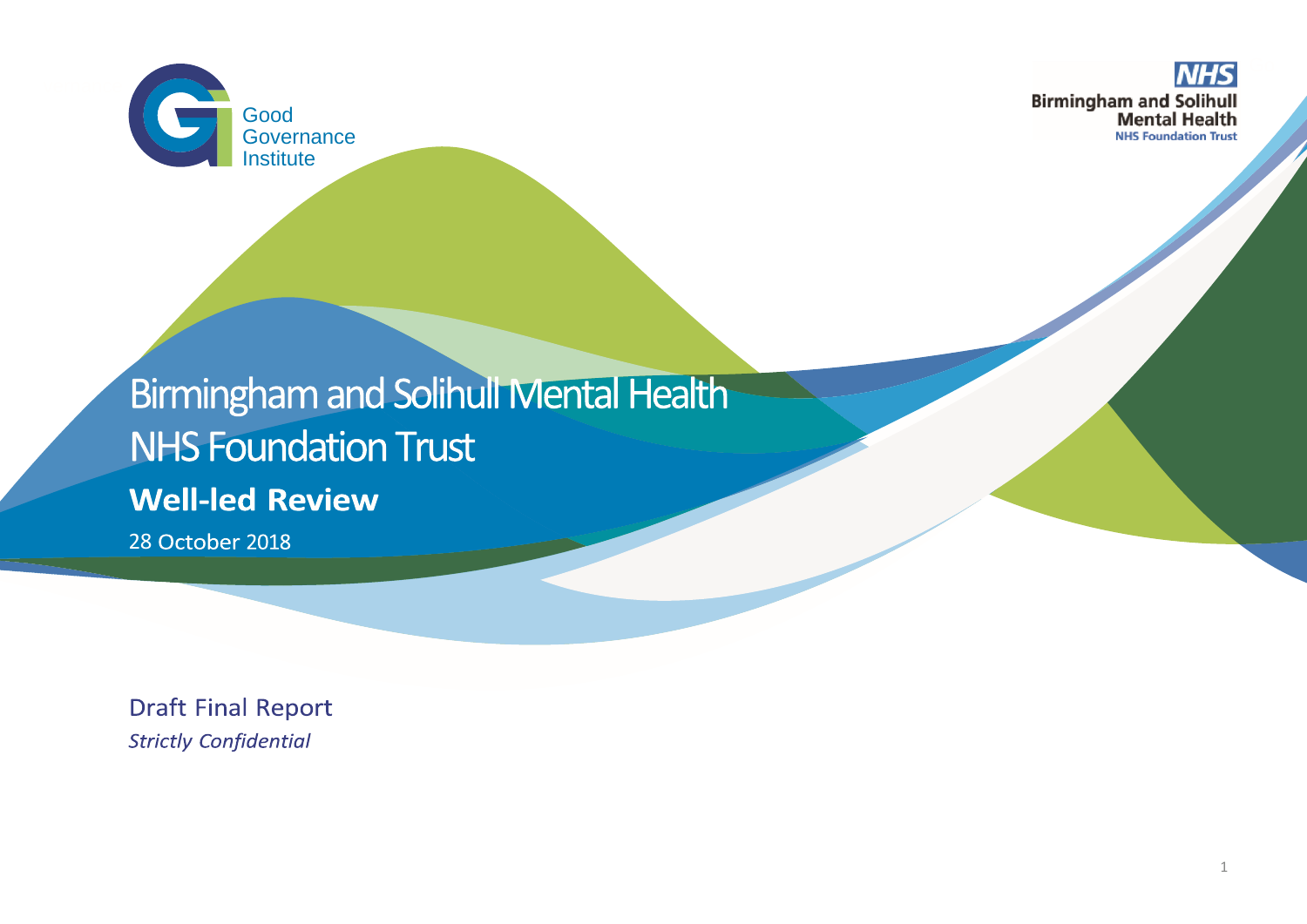



The Good Governance Institute exists to help create a fairer, better world. Our part in this is to support those who run the organisations that will affect how humanity uses resources, cares for the sick, educates future generations, develops our professionals, creates wealth, nurtures sporting excellence, inspires through the arts, communicates the news, ensures all have decent homes, transports people and goods, administers justice and the law, designs and introduces new technologies, produces and sells the food we eat - in short, all aspects of being human.

We work to make sure that organisations are run by the most talented, skilled and ethical leaders possible and work to build fair systems that consider all, use evidence, are guided by ethics and thereby take the best decisions. Good governance of all organisations, from the smallest charity to the greatest public institution, benefits society as a whole. It enables organisations to play their part in building a sustainable, better future for all.

## **Well-led Review Birmingham and Solihull Mental Health NHS Foundation Trust**

| Client:<br>Project name: | Birmingham and Solihull Mental Health NHS Foundation Trust<br>Well-led Review |
|--------------------------|-------------------------------------------------------------------------------|
| Document name:           | Birmingham and Solihull Mental Health NHS Foundation Trust - Well-led Review  |
| Reference:               | GGI BSMHFTwell-led report 281018                                              |
| Version:                 | Draft final report                                                            |
| Date:                    | 28/10/18                                                                      |
| Authors:                 | XXXX Director of Delivery, GGI                                                |
|                          | XXXX Partnership Director, GGI                                                |
|                          | XXXX Project Manager, GGI                                                     |
| Designed by:             | XXXX Creative Manager, GGI                                                    |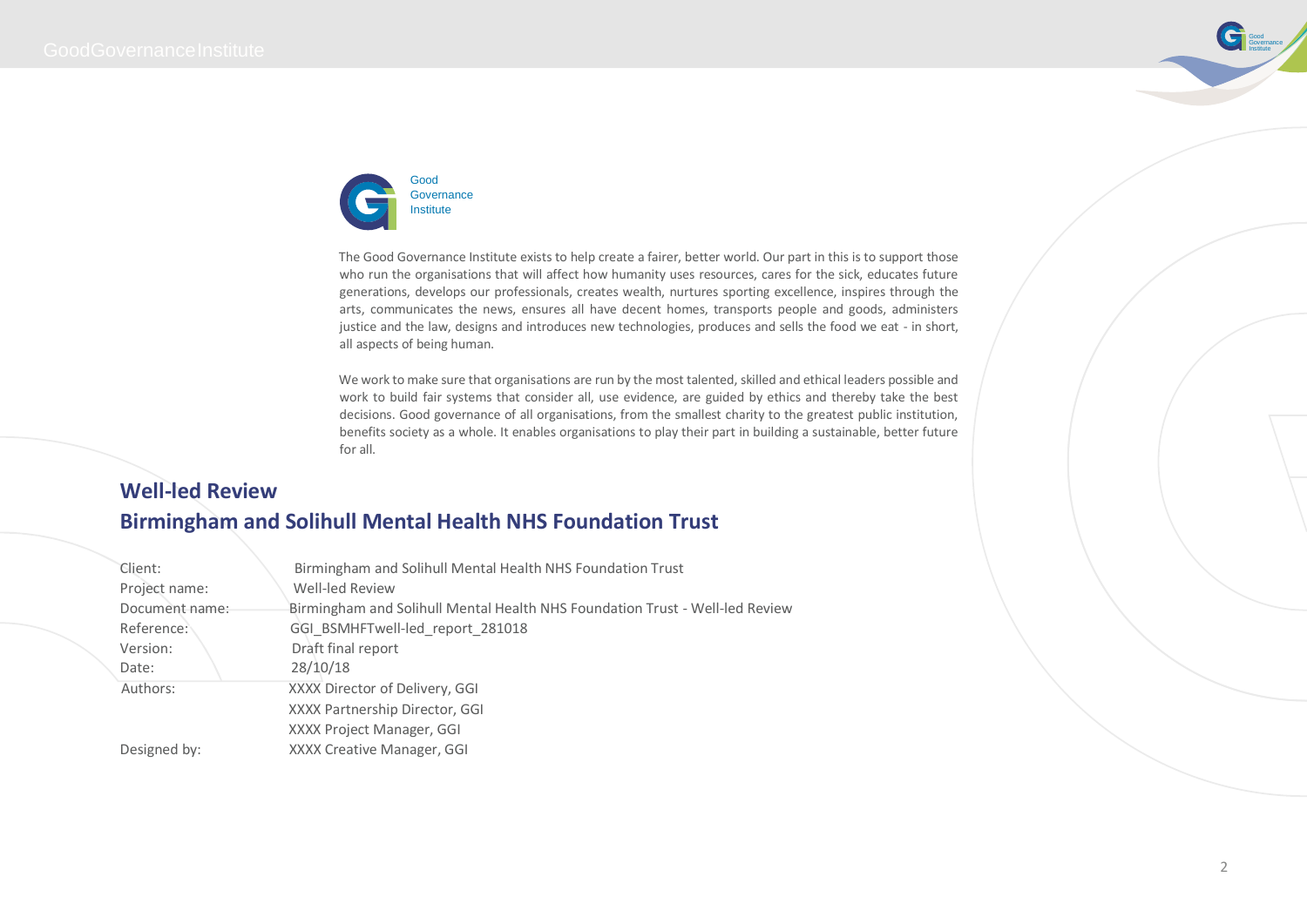

This document has been prepared by GGI Development and Research LLP. This report was commissioned by Birmingham and Solihull Mental Health NHS Foundation Trust. The matters raised in this report are limited to those that came to our attention during this assignment and are not necessarily a comprehensive statement of all the opportunities or weaknesses that may exist, nor of all the improvements that may be required.

GGI Development and Research LLP has taken every care to ensure that the information provided in this report is as accurate as possible, based on the information provided and documentation reviewed. However, no complete guarantee or warranty can be given with regard to the advice and information contained herein. This work does not provide absolute assurance that material errors, loss or fraud do not exist.

This report is prepared solely for the use by Birmingham and Solihull Mental Health NHS Foundation Trust. Details may be made available to specified external agencies, including external auditors, but otherwise the report should not be quoted or referred to in whole or in part without prior consent. No responsibility to any third party is accepted as the report has not been prepared and is not intended for any other purpose.

#### © 2018 GGI Development and Research LLP

GGI Development and Research LLP, Old Horsmans, Sedlescombe, near Battle, East Sussex TN33 0RL is the trading entity of the Good Governance Institute.

#### info@good-governance.org.uk www.good-governance.org.uk

## **1. Executive Summary**

This report sets out themes and findings arising out of GGI's developmental well-led review of Birmingham and Solihull Mental Health NHS Foundation Trust (BSMHFT). It is a draft final report for consideration by the Board on 31 October 2018 and will be updated to reflect discussion at that session and completion of work in relation to staff and stakeholders.

This report is designed to achieve four aims:

- to provide a summary assessment against the Key Lines of Enquiry (KLOEs) of the well-led framework
- to draw out specific areas which may need attention prior to the next inspection by the CQC, due in December 2018
- to provide a longer-term set of forward-looking recommendations relating to the future development of
	- the Trust to strengthen it as a well-led organisation
- to complement a separate programme of work in the Trust on the generation of a continuous improvement culture, commissioned from the Institute of Health Improvement (IHI)

Our analysis, based on semi-structured interviews, document reviews, observations, and focus groups, is supported by a number of recommendations which are aimed at strengthening Board working, core accountabilities and skills to ensure that the organisation further develops its good governance practices.

There is good evidence that BSMHFT is fundamentally a well-led Trust, which could reasonably expect a rating of "good" overall. It has a set of committed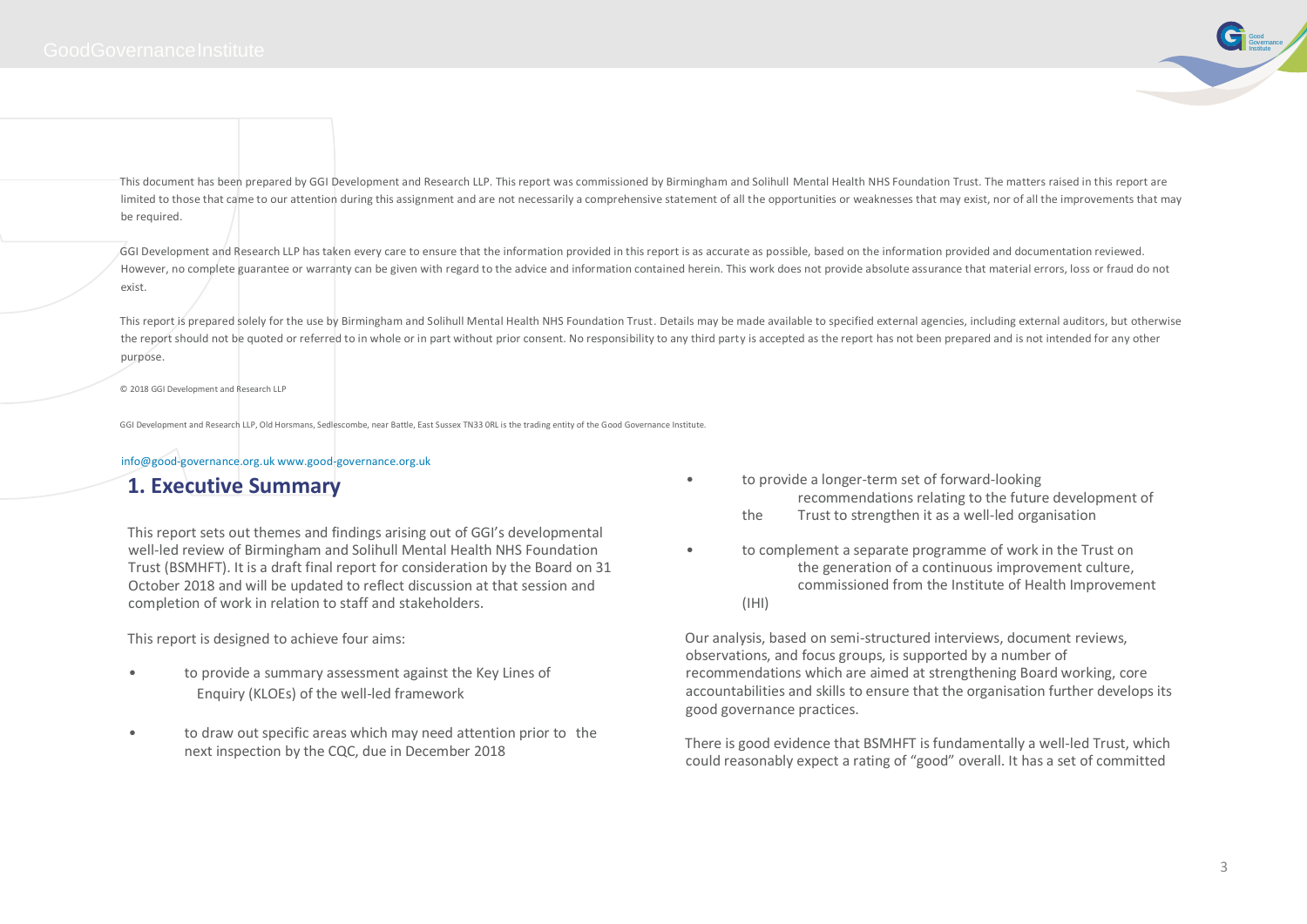Executive Directors, complemented by experienced Non-Executive Directors, who engage with the core business of the Trust enthusiastically, supported by professional governance and business operations, processes and structures. There is also a large governor base which although it could be developed further also plays an active role in the Trust.

A positive and patient-centred culture is clearly being embedded throughout the organisation and at Board level. Patient safety is taken seriously and could provide the basis for a distinctive reputation of national, even international, reach.

The Trust has grown a reputation for programmes of innovation and quality improvement in services, so it is not surprising that the Trust was disappointed by the well-led rating of "requires improvement" awarded in 2017. It was clear from our review, undertaken months later, that the CQC assessment was still felt keenly by both the Trust leadership and staff as being unfair.

The CQC report set out a number of areas which they felt needed attention, which supported the rating awarded. Each of these areas has since been addressed by the Trust through programmes of work. There is reason to believe therefore that a higher rating could be achievable, provided all aspects of the preparation and engagement with the CQC review process are handled maturely, and reflect a collective ethos and intent amongst leaders and staff. This must include a positive attitude to the review process itself and no sense of lingering sense of unfairness, entitlement or antagonism.

In this report we separate recommendations for immediate action from longer-term development issues. The comments made are intended to provide a focus for where effort might best be directed to maximise the chances of the most positive possible well-led assessment rating. But equally importantly they seek to surface some underlying issues which do need to be addressed for the Trust to be genuinely well-led in the way it actually operates.

We are conscious of the importance of reflecting a genuinely and justifiably positive picture against the well-led criteria. But there are a number of issues which can only be effectively addressed over a longer period to be recognised at this point, without distracting from the positive overall narrative needed for the CQC process. These relate mainly to concerns

about culture, areas of lack of clarity on strategy, risk and responsibilities, and the need to address issues of disconnection across the Trust.

The Trust's future role and position in a more integrated health and care system is recognised as an area which requires more collective Board time and attention. Our engagement with external stakeholders revealed a range of opinions about the effectiveness and impact of the Trust as a collaborative partner. Further development is needed to establish a cohesive Board position on the nature of its role in wider system leadership and the implications of accommodating the voice of staff, citizens and partners.

**Before the CQC assessment** we believe the focus should only be on two specific issues:

- construction of a series of short narratives on a small number of key issues, which will help create a set of shared, consistent and evidence-based briefings for the Board, for leaders and for staff and partners ahead of the assessment visit. The way these narratives are created, so they are inclusive, collective and honest statements, will be important
- visible action by the Board and the Executive on the working environment and "demand and capacity", which makes an immediate difference to the lived experience of staff, using a language they recognise. The timeline for such action will be challenging and will need to be handled carefully so it is not seen cynically as an attempt to "fix" the CQC assessment

Our view is that without both sets of action there remains a danger that the Trust will not get the level of recognition it deserves.

**Following the CQC assessment** we believe the focus after the appointment of the new chief executive should be on a series of further, longer-term, development activities including:

• creating a clear, collective ambition, vision and tone for the next stage in the development of the Trust, nurturing the right culture for the organisation in the changing international, national and local context, not least expectations of integrated care and innovation

Good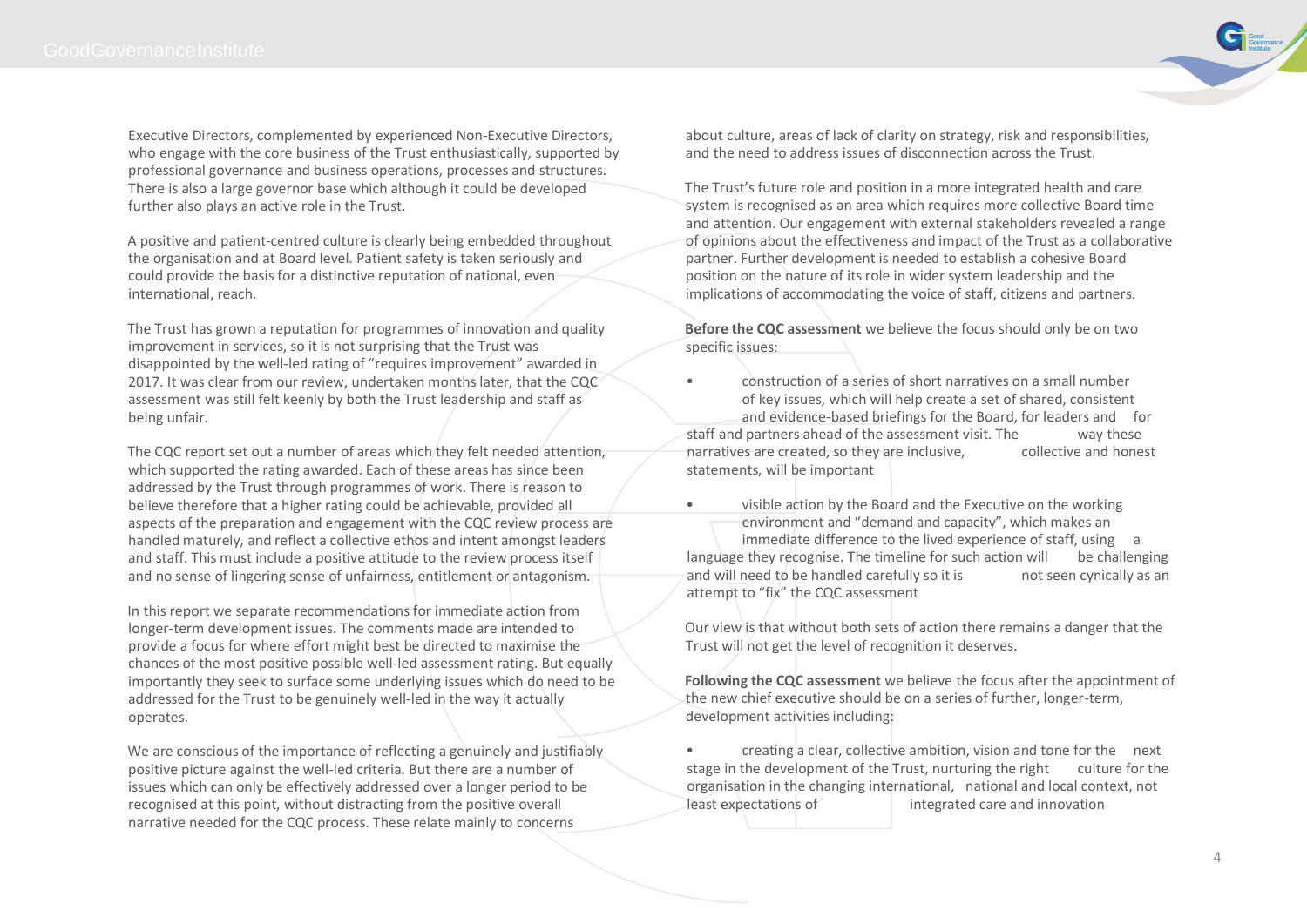- growing the maturity of collaborative and partnership thinking, working and skills at all levels of the organisation, to support future requirements for sustainability and impact
- assessing capacity, roles and responsibilities to increase connectivity across the Trust and to meet future needs and expectations, supported by development programmes and succession planning

• a programme of cultural and skills development to generate a greater sense of consistent and collective psychological safety, joint endeavour and reward across the Trust- to address long-standing and lingering perceptions about unfairness, race and ethnicity and the working environment

- working through the implications of deeper engagement and listening to key voices of staff, citizens and partners for the way the Trust sets its direction and works day-to-day
- taking the level of integrated public reporting and focus on resilience and sustainability to another level, as part of the further growth of evidence-based decision-making and a clearer accountability culture

There is likely to be an overlap between our specific recommendations (set out in section 6) for future development and the work of the Institute for Health Improvement (IHI).

It is important that these serious issues are addressed collectively and decisively, they should not distract from a conclusion that the key governance of the Trust is executed professionally and competently.

The main analysis of the review is set out in section 5 of this report.

## **2. Overview and context**

BSMHFT was established in 2008 through the merger of North and South Birmingham Mental Health NHS Trusts. In 2015 the Trust became successful in a bid to become a vanguard site. BSMHFT is one of the largest mental

health Trusts in the UK providing mental health care to the populations of Birmingham, Solihull and the West Midlands with an income of over £230 million.

The Trust operates in about 50 varied sites and employs over 4000 members of staff to serve a diverse population of 1.2 million. This creates higher requirements for access to services.

BSMHFT provides their services locally, regionally and nationally, including inpatient, community and specialist mental health services for adults and older people in Birmingham and for all ages in Solihull. These services include rehabilitation, crisis and home treatment, assertive outreach, early intervention, addictions, day services and mental health wellbeing. This also includes low and medium secure mental health services for adults, as well as forensic services for children and young people In addition, the Trust also delivers all healthcare services at HMP Birmingham.

More widely, the Trust continues to proactively engage in the development of an Integrated Care System in the West Midlands with the current Chief Executive Officer taking a leading role.

In March 2017 the Trust was inspected by the Care Quality Commission (CQC) and received a rating of 'requires improvement', down from their previous rating of 'good'. The CQC rated the Trust 'requires improvement' for Well-led and highlighted a number of areas including the Equality Delivery System (EDS2), Board Assurance Framework (BAF), staff experience and the Allied Health Professional (AHP) group leadership.

The CQC are scheduled to undertake a further inspection of the Trust in early December in relation to which the Trust has conducted a management-led internal well-led self-assessment, to which the following external assessment is designed to add.

## **3. Scope, methodology and process**

GGI commenced work in late July 2018. As set out in the Statement of Work, our approach to delivering the programme has consisted of:

Good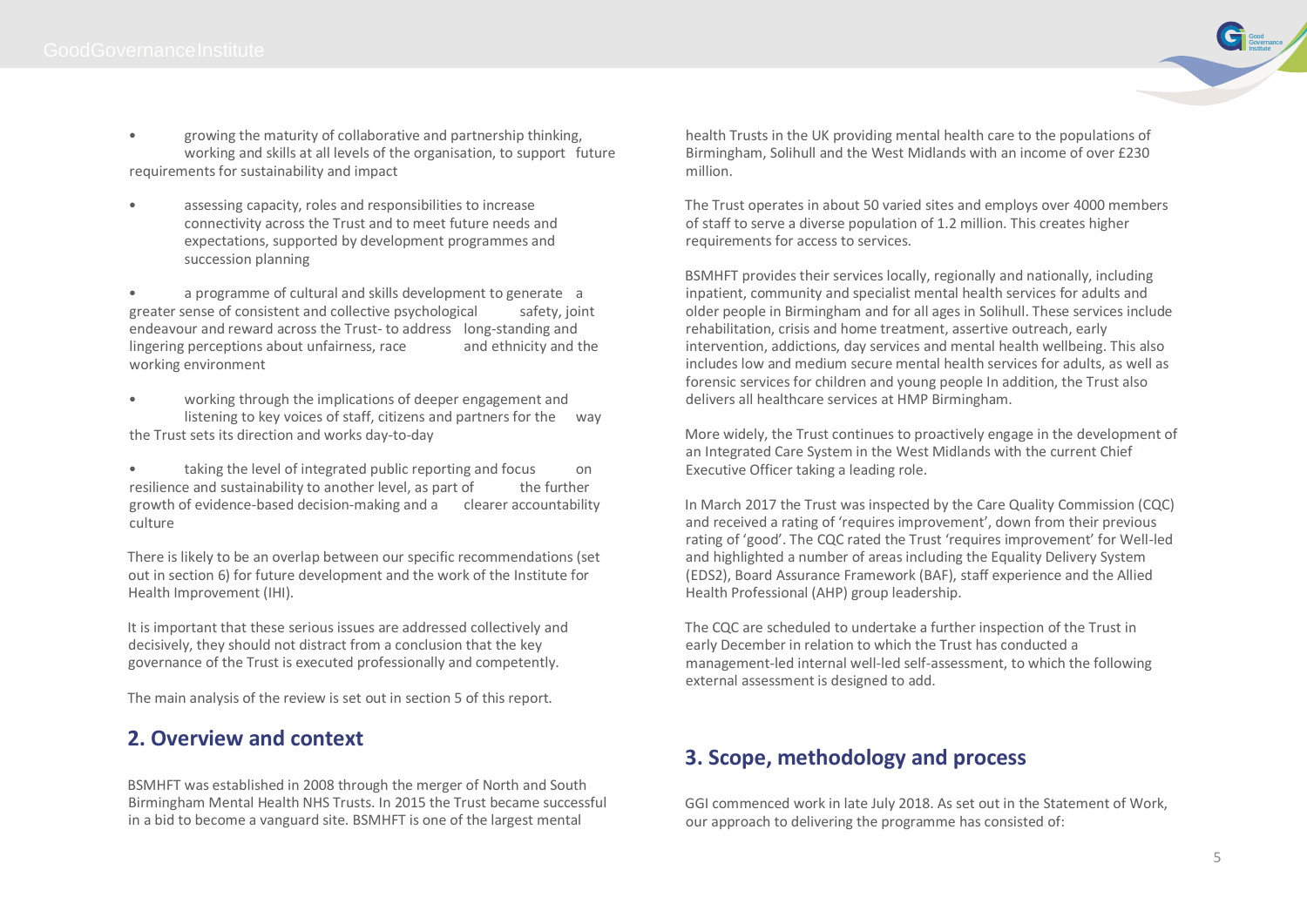Good

- Interviews
- Observations
- Document review
- Focus groups

Our work has been guided by the eight well-led framework Key Lines of Enquiry (KLOEs), and direction from the Trust Board senior manager team and support from the Company Secretary.

GGI employs an established methodology for governance reviews. We interviewed Board members and senior representatives of stakeholder organisations, conducted focus groups with staff, observed key meetings and conducted a review of relevant documentation. In constructing this report, GGI has triangulated findings from these sources, and used the experience and judgement of the review team members, along with the well-led framework guidance. The review team also used GGI templates and



assessment tools and resources to demonstrate the significance of the findings against good governance practice.

## **4. Limitations**

The timeline for this review was a threemonth period from late July to October 2018. The review was limited by the availability of Board members, external stakeholders, and staff for interview or focus group attendance during this period, as well as the timing of meetings for observation.

The review is also limited to the documentation that was provided to GGI during the time period described and confined to the information provided to us by those we interviewed as part of this

process or observed at those meetings we were able to attend.

## **5. Review analysis**

In this section we provide an overall analysis drawn from the well-led review and focus on its implications. We include a full record of the assessment against each KLOE in annex I.

The review team are conscious that there is little value in our repeating or replicating highly-detailed analysis already known to the Trust. We are also conscious of the timing of the report, with imminent changes in senior leadership and other significant programmes of change underway.

We believe the added value of this report comes from the opportunity it offers to reflect an independent view on both short-term actions ahead of the CQC assessment process and the longer-term development which would increase the maturity, resilience and governance of the Trust and add increased meaning to what well-led means for the Trust.

### **Our overall conclusion, based on the detailed analysis of each KLOE, is that the Trust should reasonably expect to achieve a rating of "good" overall.**

There is significant evidence of progress in addressing the specific issues raised as concerns by the CQC – not least that they have been taken seriously. The Trust is able to demonstrate that significant effort has been made, with Board leadership, to engage with:

- the Equality Delivery System (EDS2) and long-standing perceptions around diversity, equality and fairness in respect particularly of BAME staff
- the robustness of strategic risk management and the Board Assurance Framework (BAF)
- investment in programmes of action to improve the staff offer and the work experience
- the way professional voices are incorporated into the way the Trust works

This remains work in progress.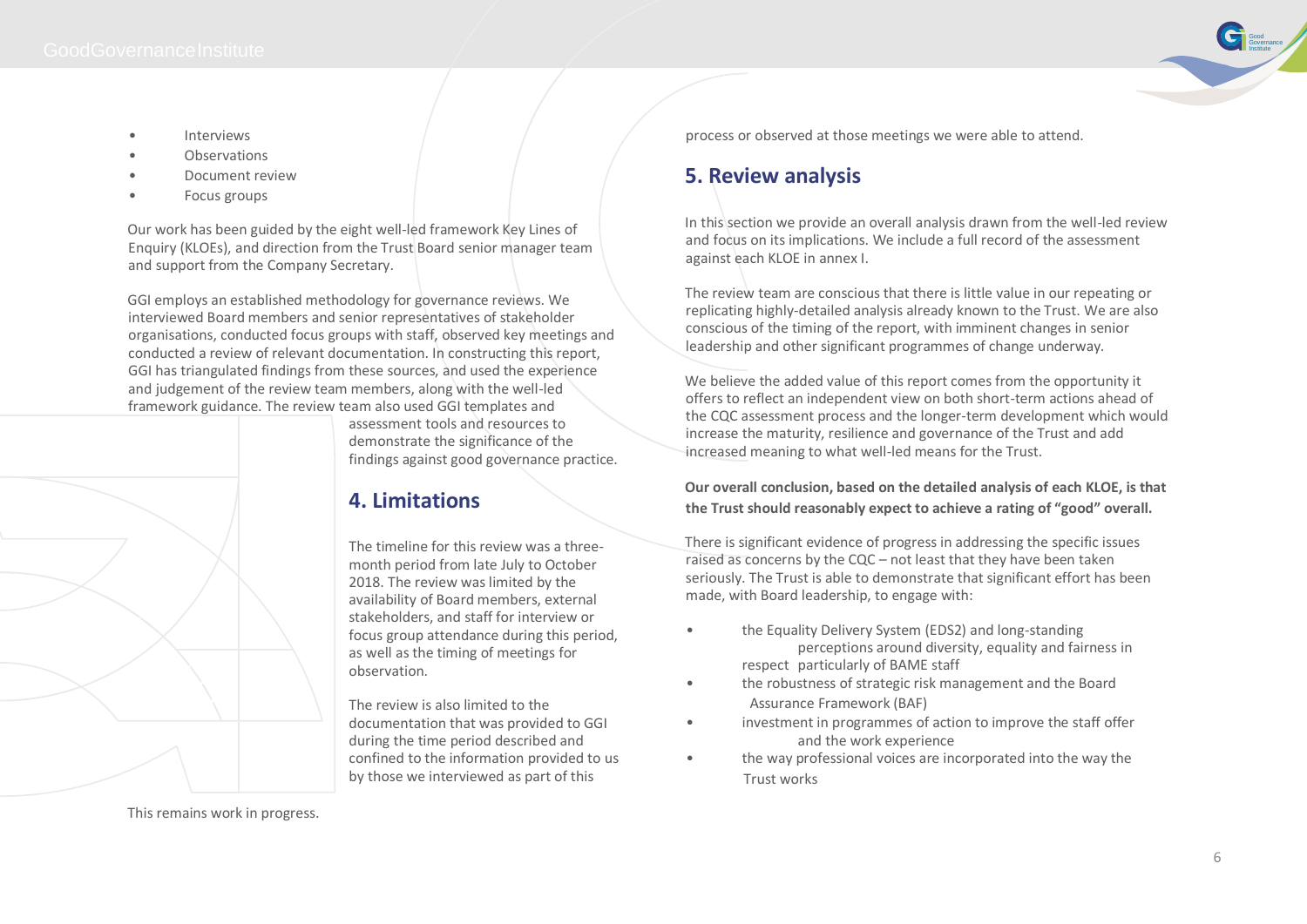

The Trust can also demonstrate a track-record of innovation and ground-breaking services and the development of new models of care, working with high-quality partners at a high level of excellence. This reflects the quality of individual clinical leadership and entrepreneurial enterprise within parts of the organisation and the drive and focus of the current leadership.

The core governance of the organisation, the way assurance processes, procedures, structures and conduct of business work as whole, is well-executed, with proper levels of reporting and planning of business to meet statutory obligations and strategic objectives.

The roles and expected contributions of Executives and Non-Executives within a unitary Board setting are clearly understood, and effective levels of scrutiny are evident in the conduct of meetings. On occasion there is evidence of tension, but this is largely constructive.

This is a clear narrative of successful engagement with patient needs. The positive celebration of success should of course be used to support the confidence with which the CQC assessment is approached by the Trust. This needs to be framed in terms of a collective and nuanced approach, without any sense of self-justification, expression of opinion about the fairness of the previous assessment, egotism or antagonism.

This does not mean that there are not a number of issues where a less positive assessment can and should be registered. This does not contradict the overall picture presented so far which supports a rating of "good", but it means there are a number of further observations and comments which now need to be made. We believe these will help the Trust strengthen its claim to be well-led consistently, and to ground this in practical action which will increase the longer-term resilience and effectiveness of the organisation. Some of these issues are about the underlying culture, behaviours and ways of operating; others are about priorities, processes and practice. They reflect issues raised during the interviews, observations and document reviews as having weight and consistency which mean they need to be acknowledged and addressed.

To strengthen the depth and effectiveness of well-led we suggest the Board should consider the following issues which were raised during the review:

• **developing a greater shared understanding about the ambition and direction for the Trust as an international, national, regional, system and service leader, and about their implications.** We believe there would be value in the Board spending time together, and importantly with others, working through the practical implications of the different options for the future for vision, capacity and organisational form. This needs to be an open and collective process which respects the individual point of view but arrives at a clear shared intent which also makes sense to others, not least staff, in a language they understand. The symbolic and practical impact of an open process should not be underestimated given recent history and could follow naturally from the appointment of the new CEO

• **ensuring the right balance is struck between an innovative and forward-looking agenda, and the pressing and immediate issues which also need attention.** One of the most sharply-expressed concerns to us was around the feeling that the senior leadership of the organisation (meaning both the Board and the Executive) understandably celebrated the innovative progress for which the Trust is known, but that other really pressing issues and decisions around key issues such as capacity/beds were not being treated with equal insight, decisiveness or pace, resulting in staff feeling isolated and exposed

• **growing cohesion and collective intent at all levels of the organisation.** We did not get a strong sense that the core narratives – for example on vision, priorities, finance, quality, people - were particularly consistent or owned across the Trust. These need to be clearly articulated and understood to support momentum for improvement and change, and to prepare for any potential future financial adversity. BSMHFT is a large organisation with a tendency to operate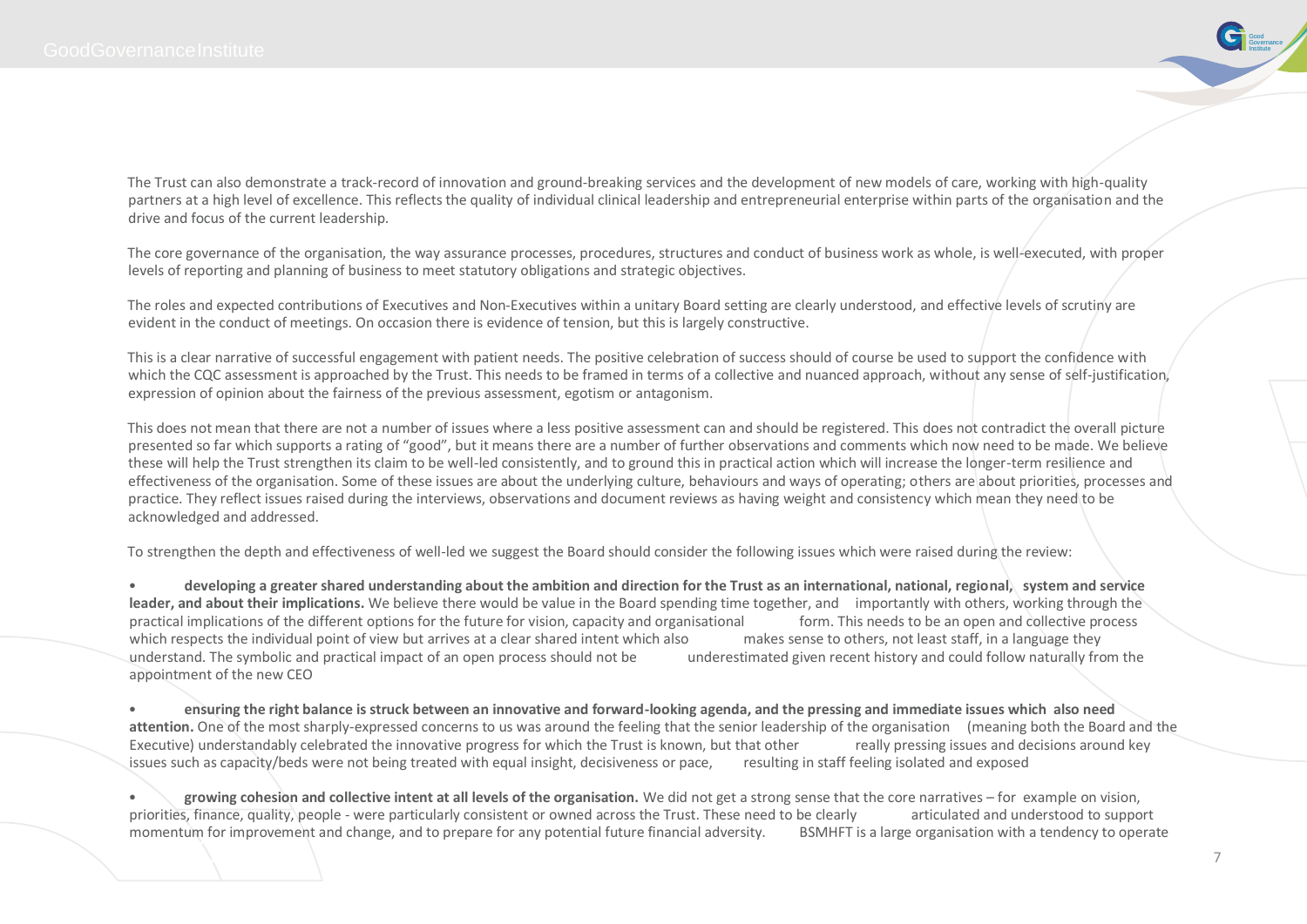

on a rather federal and fragmented basis, which makes attention to how core issues are understood, and solutions are developed and communicated, of critical importance. The need for more connection was mentioned many times critical importance. The need for more connection was mentioned many times in relation to descriptions of the relationship, and line of sight, between the<br>Board, leaders, middle managers and staff. The Board should recogni should recognise this perception of disconnection as a priority which needs to be worked though and removed

• **establishing a strong collaborative and team-based leadership and management culture, seen in the way the organisation works.** There is a danger that well-documented issues around negative perceptions of behaviour, race and equality in the Trust, which are rightly receiving a lot of attention, are treated in isolation. We believe they should be seen more as presenting i isolation. We believe they should be seen more as presenting issues of something more fundamental. more powerful culture built around patient outcomes and impact, and around personal interaction, rather than remote communication. The Institute for Health Improvement (IHI) work provides an opportunity to grow convincing connections between people as a foundation for learning and innovation. Investment in capacity and capability, and being clear on outcomes and measures, will be of critical importance. Being consistently proactive and attentive to culture represents the most important and challenging set of issues facing the Trust, essential to workforce sustainability and organisational success

• **increasing the cohesion and clarity of leadership roles and responsibilities from the Board to front-line.** We suggest that the balance of responsibilities within the Executive team may need further reflection to ensure the different contributions, expectations, roles and professional responsibilities are balanced and also make sense as a leadership team, following recent appointments. The use of time together as a team should also build greater collective ownership of the corporate agenda and the need for prioritisation and focus on key delivery issues. The responsibility for the development of capacity, organisational development and human resources has changed many times in recent years, and currently does not appear to provide the right degree of senior leadership time and assurance to the Board on what are critical-path issues. There also seem to be some issues of consistency around accountability within and between directorates, with attention needed to grow skills, capacity and consistency beyond current silos

• **enhancing evidence-based decision making and respecting the value of sound information.** One of the foundations for more mature governance is the use of information and sound evidence to drive decisions and performance. This could be made a strategic cultural objective for the organisation and act as a hallmark of the way it works in future. Currently there is a tendency at a senior level of personal opinion and authority being used to underpin decisions rather than best use of evidence, information and collective intelligence, including information from stakeholders

• **developing a comprehensive approach to the way different voices of patients/citizens, staff and partners are built into the governance of the organisation and that these voices have consequences.** The suggestion here is that although many of the building blocks are in place, there is a level of confusion about how all the different types of engagement, communication and involvement activities come together, and how different views are weighted and valued. In tandem with the previous point, an intent to make effective engagement a hallmark of the Trust would support all the other key objectives. Such a commitment would also have consequences, in the longer term, for the way the Board works and even might require a change in its composition and conduct

We understand that arguments may be made about what is already happening on each of these issues. However, taken as a whole, they provide a clear set of challenges for the Board to address together. This is important in the context of an aspiration to achieve an improved well-led assessment, using the recommendations which follow as a way of achieving specific progress.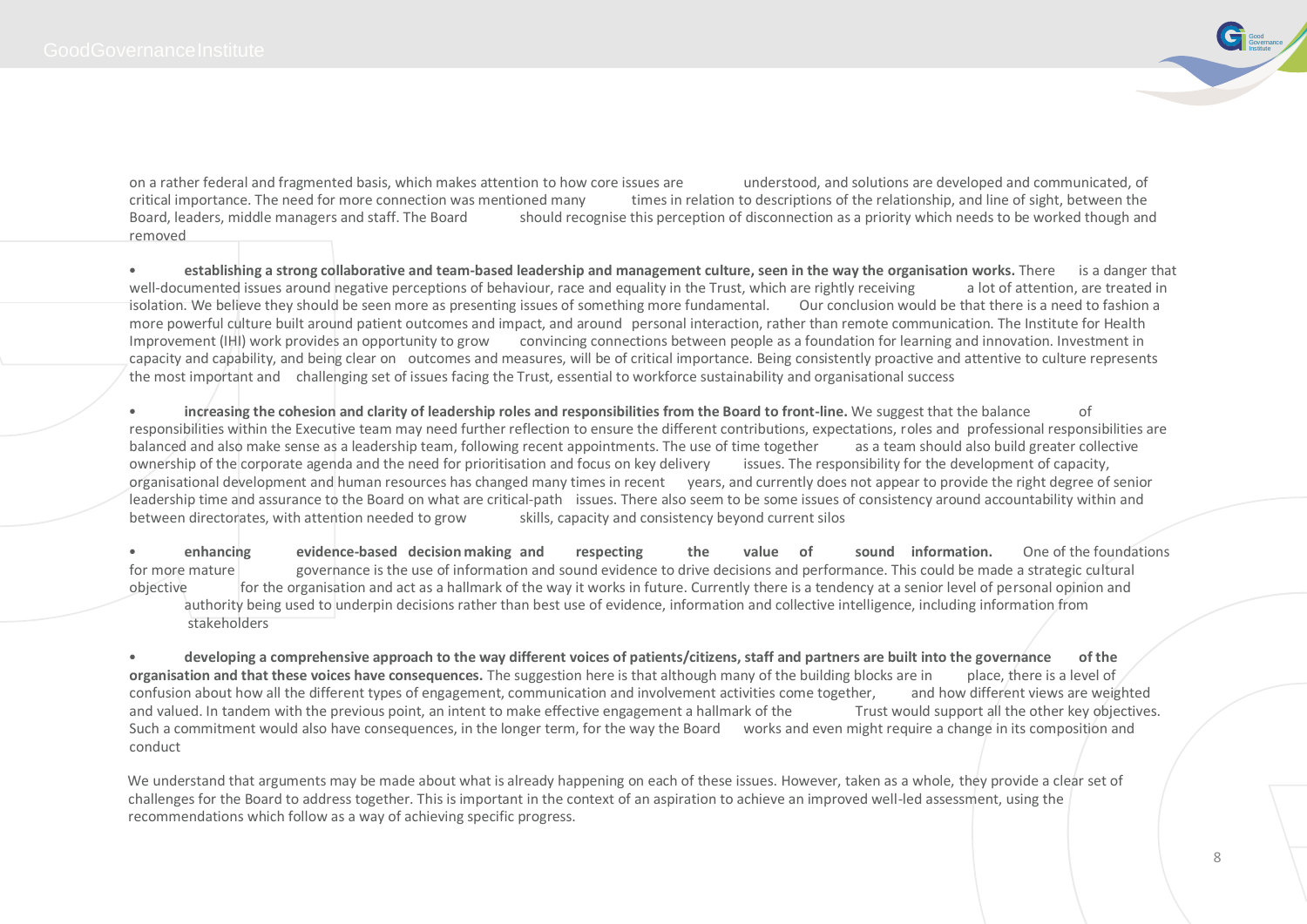

This further analysis should not distract from the positive achievements to date, nor detract from the "good" well-led assessment which we believe is fair for the Trust. Indeed, recognising and addressing such challenging issues is a sign of a well-led organisation. But we also want to reflect the mood of many of those we interviewed that these underlying issues now need to be surfaced and addressed systematically, openly and decisively. There are concerns about the sustainability and reputation of the Trust if this does not happen fairly quickly. We would suggest these issues should therefore be acknowledged by the Board now, but start to be tackled following the appointment of the new chief executive. This will provide the right degree of momentum to achieve longer-term progress.

We suspect little of this analysis will come as news to Board members, but we have not seen evidence that these issues have been set out clearly before, with a view to a whole-organisational development response. This is now addressed through a series of recommendations.

## **6. Recommendations**

The recommendations are divided into two.

#### **Section 1 - Immediate (November/December 2018)**

We understand the Trust will already have in place leadership and coordination arrangements to support the CQC process. As indicated in the recent presentation to the Board we recommend that the approach to the assessment and the presentations to the assessment team are led by a multi-disciplinary team. We would stress that this collective approach will promote a balanced view which is not reliant on the distinctive voice of any individual.

We believe the focus **before the CQC assessment** should only be on two specific issues:

#### **Recommendation1**

|           |     |            |             |     |           | The Trust should construct a series of short narratives on a small number of key issues, which will help create a set of shared, consistent and evidence-based |     |            |        |
|-----------|-----|------------|-------------|-----|-----------|----------------------------------------------------------------------------------------------------------------------------------------------------------------|-----|------------|--------|
| briefings | the | Board, for | leaders and | for | staff and | partnersahead of                                                                                                                                               | the | assessment | visit. |

The narratives would not need to be long or complicated but would embody the tone of honesty and openness and provide an evidence-base which would help grow greater consistency amongst staff and leaders. The way these narratives are created, so they are inclusive, collective and honest statements, will be important. We would suggest a small group is given space and time to develop these as objective statements based on evidence. An anonymised narrative crated by GGI for another Trust ahead of its CQC inspection is attached at annex II.

The specific narratives we suggest are as follows:

|  |  | Context and purpose - key objectives and progress                   |  |  |  |  |  |
|--|--|---------------------------------------------------------------------|--|--|--|--|--|
|  |  | Vision and values – how they are visible in the way the Trust works |  |  |  |  |  |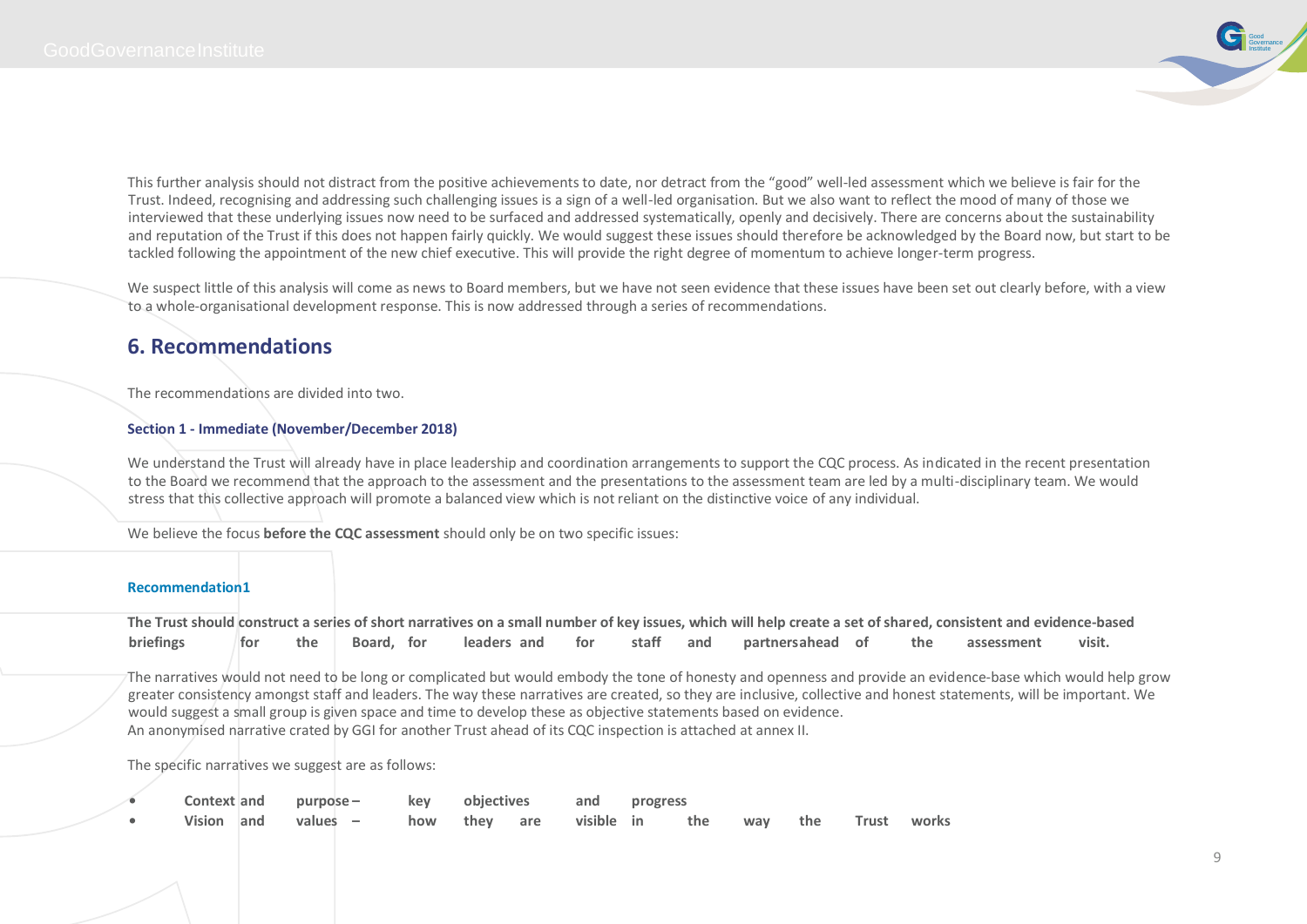

| $\bullet$ | Transformation   | $\overline{\phantom{a}}$ |              | service changes past,    |                          | present and    |        | future            |           |                  |       |           |       |                |      |    |
|-----------|------------------|--------------------------|--------------|--------------------------|--------------------------|----------------|--------|-------------------|-----------|------------------|-------|-----------|-------|----------------|------|----|
| $\bullet$ | Clinical risks   | and                      |              | patient safety           | $\overline{\phantom{m}}$ | BAF,           | our    | approach          | and       | next             | steps |           |       |                |      |    |
| $\bullet$ | <b>Demandand</b> | $capacity -$             |              | actions and              |                          | mitigations    |        |                   |           |                  |       |           |       |                |      |    |
| $\bullet$ | Culture and      | morale $-$               |              | employer                 |                          | οf             |        | choice, workforce | pressures |                  | and   | protected |       | characteristic |      |    |
| $\bullet$ | <b>Resources</b> | $\overline{\phantom{a}}$ | the          | route                    | to                       | sustainability |        |                   |           |                  |       |           |       |                |      |    |
| $\bullet$ | Partnerships     | and                      | influence    |                          | -                        | the            |        | Trust's approach  | to        | <i>inclusion</i> |       | and       | voice | and            | how  | it |
|           | works            |                          |              |                          |                          |                |        |                   |           |                  |       |           |       |                |      |    |
| $\bullet$ | Innovation       | and                      | $practive -$ |                          | striking the             |                | right  | balance           |           |                  |       |           |       |                |      |    |
|           | Impact and       | reporting                |              | $\overline{\phantom{0}}$ | brand                    | and            | value: | how<br>are        | we        | doing            | and   | how       | do    | we             | know |    |

The narratives have an on-going value if updated regularly in the following months and can be used in numerous ways as a source of consistency for different methods of communication and engagement.

The tone of the approach taken to the CQC visit should likewise reflect a collective and nuanced promotion of the positive alongside a recognition of some reflection of the underlying issues around culture and connectivity, without this being defensive or bullish.

#### **Recommendation 2**

**The Board should take visible action on the working environment and "demand and capacity", which makes an immediate difference to the lived experience of staff, using a language they recognise.** 

We know these issues have been extensively discussed and various actions taken during 2018 with more planned. However even within the executive leadership there is a strong sense that action taken to date has not connected effectively to staff in a way that has started to change views "on the ground". As one interviewee put it, "inspite of what has been done so far, staff are just not feeling it". This is clearly a vulnerability for the Trust in respect of the CQC assessment and can only be corrected by further action. The timeline for such action will be challenging and will need to be handled carefully so it is not seen cynically as an attempt to "fix" the CQC assessment.

Our view is that without both sets of action there remains a danger that the Trust will not get the level of well-led recognition it deserves.

**Section 2 - Longer term (January 2019 onwards)**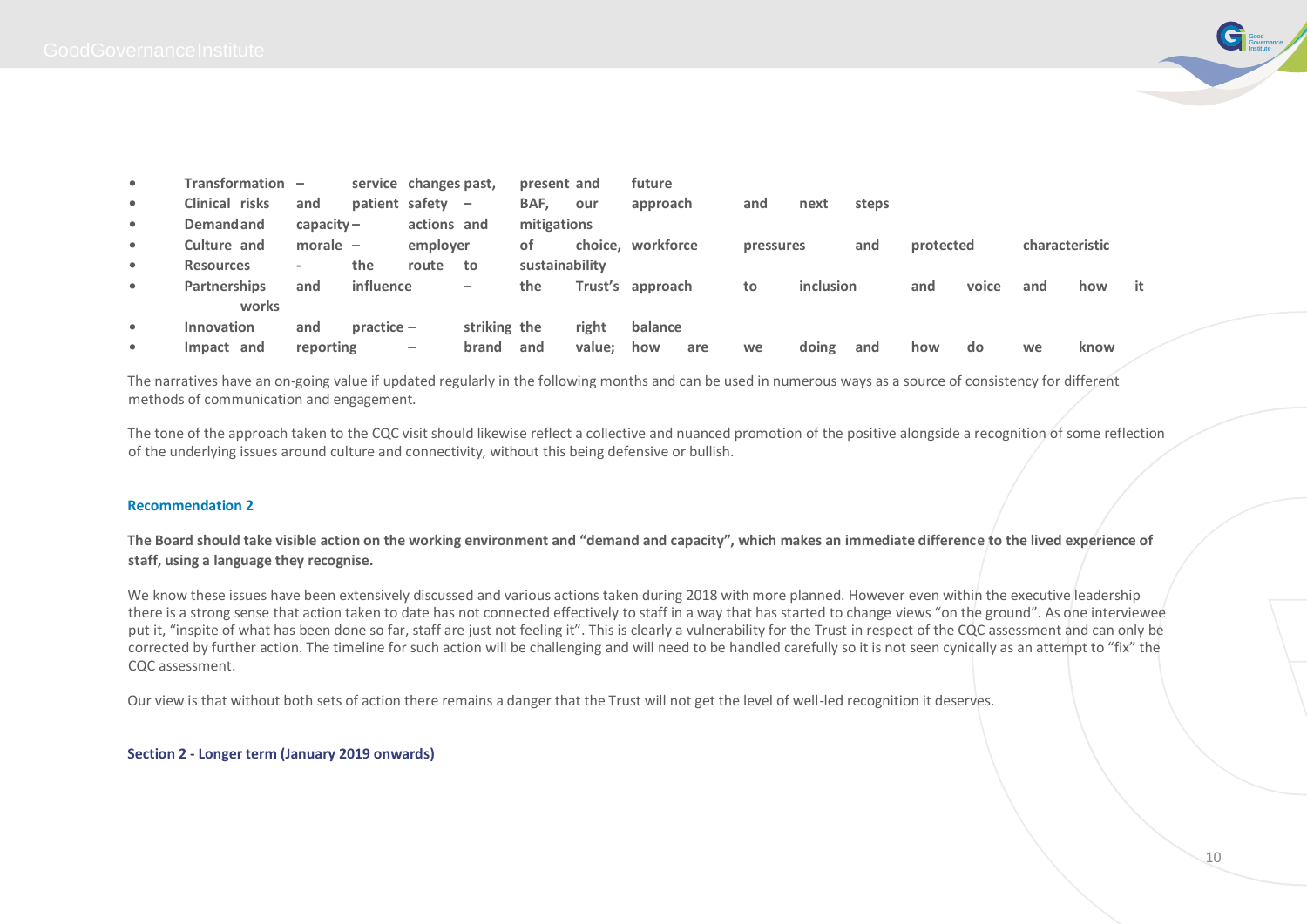

#### **Recommendation 3**

#### **The Board should consider committing to a substantial Board development programme designed to create the BSMHFT "Board of the Future".**

Our suggestion would be that a year-long programme would work well, with key events being held every two months over a half day. We have seen similar programmes work well elsewhere for Boards. We suggest the content could be shaped around themes such as effective scrutiny and constructive challenge, authentic engagement and community voice, system leadership and impact, the meaning of transformation or shaped around key questions such as:

**• growing shared intent –** *what is our joint ambition for the Trust, what impact do we want the Trust to have in future and what are the implications for us of the changing external environment in terms of our strategy and form?* 

**• engaging with strategicrisks –** *what are the key strategic risks the Board needs to focus on and what mitigations do we believe are necessary?* This would include agreeing and testing a risk appetite which would in turn help shape decision-making at all levels of the Trust

**• developing core narratives –** *what is our collective view on key issues which are captured in writing to provide a core briefing which are also conveyed to stakeholders?* The types of issue which the review suggests would be most helpful would blend specific strategic and organisational priorities – underlying finances; the digital future, workforce; productivity; investment priorities

**• exploring contribution and optimum ways of working –** *how do we as a set of directors want to work together both inside and outside the formalities of Board processes?* This would include looking at roles, responsibilities, changing accountabilities around academic governance, including seeing through the recommendations below on structures, flow of business and impact assessment

#### **Recommendation 4**

**The balance of roles, responsibilities and accountabilities within the senior leadership team should be reviewed, and senior leadership culture and effectiveness in the University supported by a developmental programme.**

The purpose of this stock-take would be to sharpen accountabilities and remove areas of overlap, overload and/or gap, to increase the clarity of connection between core staff in the Trust, the leadership team and the Board. There would be value in establishing, over time, a more explicit succession planning process in relation to critical roles.

We suggest that in addition to using existing intelligence, to assist the new CEO, the review is informed by a fresh skills audit and the creation of a more robust appraisal process, linked to outcomes and performance standards agreed between the Board and the CEO and reflective individual contribution to strategic objectives and risk mitigation.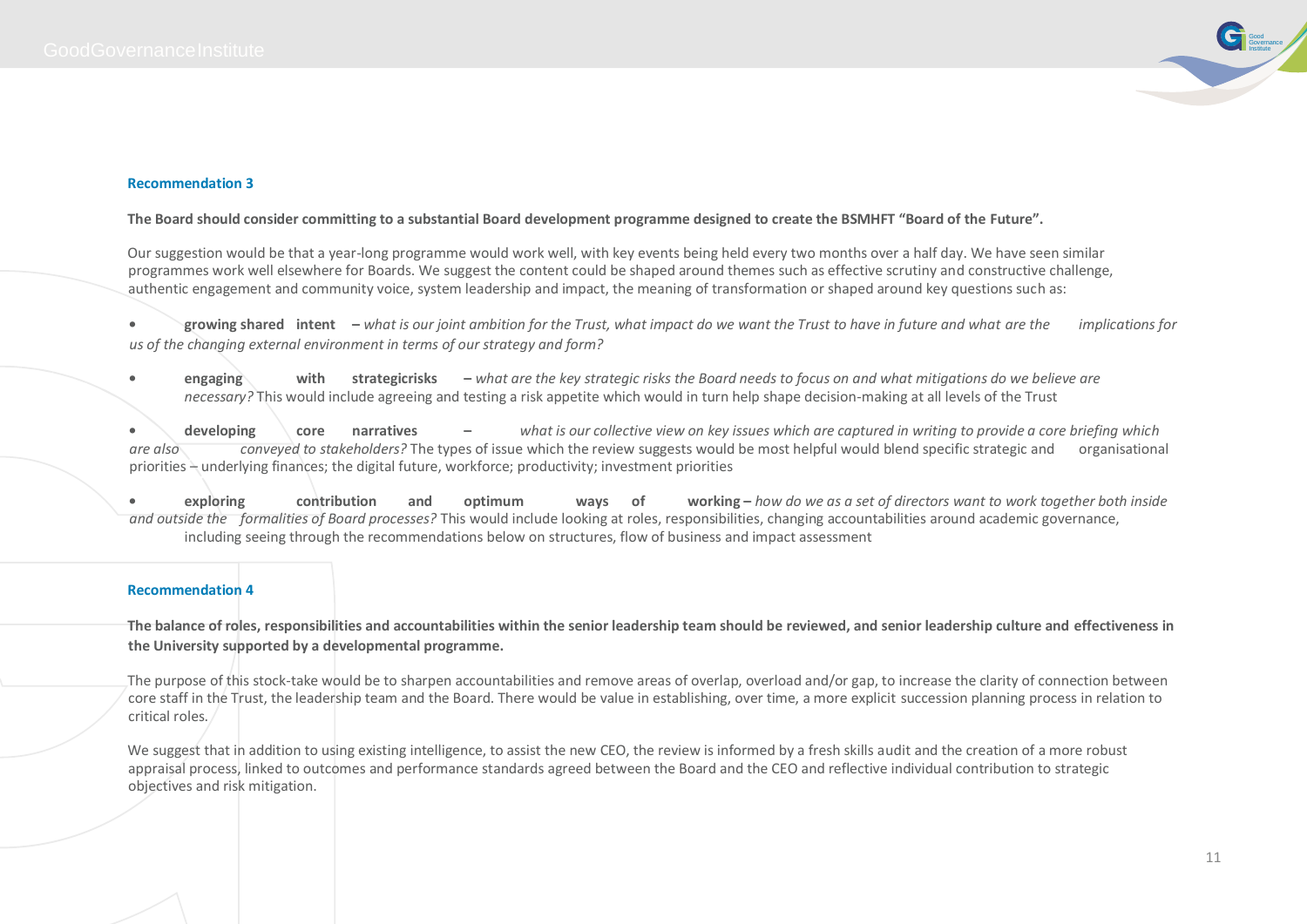

The development programme would clearly need to resonate with the Board development programme, whilst remaining distinct. Some of the same themes might be involved – collective working; shared responsibility; communication and connectivity – but we would expect the emphasis to be around growing core executive leadership impact on shaping delivery, capacity and performance.

We do not make any specific comment on the organisational structures beyond the senior leadership team.

#### **Recommendation 5**

|      | The Trust develops   | programme of | activities |  | to grow the confidence, u | capacity and capability |  |
|------|----------------------|--------------|------------|--|---------------------------|-------------------------|--|
| of a | "middle management". |              |            |  |                           |                         |  |

We suggest this would provide a decisive intervention in the perception of disconnect and would create a valuable opportunity to recognise and support key people for the future success of the organisation. This would not need to be an extensive or costly exercise and could build on existing activities. It may not even need to be a formal programme as such, but if designed well, could actively support cultural change, tackle silo-working, grow confidence and team-working, and strengthen alignment and ownership of some of the main issues facing the Trust closer to staff. The narratives mentioned above could be used in this setting also. More importantly it would provide a concrete means of engaging in collective development of solutions and shared understanding of what needs to happen to make a real difference.

#### **Recommendation 6**

#### **The Trust implements a focused governor recruitment and development programme.**

The review concluded that the current governors provide an active and positive role, especially around individual issues, and connect well especially to the Chair. This recommendation recognises that the governors could, with further training and support, provide an even more productive role across a wider spectrum, as a valuable source of intelligence, challenge and support. The programme could consist of a small number of workshop sessions to clarify the roles and responsibilities of an effective governor, and to strengthen their position as ambassadors for change and improvement.

#### **Recommendation 7**

|  |  |  |                                       |  |  | The Board should revise the way strategicrisks relating-to the integrated care system/partnership are set |  |
|--|--|--|---------------------------------------|--|--|-----------------------------------------------------------------------------------------------------------|--|
|  |  |  | out in the Board Assurance Framework. |  |  |                                                                                                           |  |

There is more work to be done around the appropriate measurement, assurances, and controls of system risk and the implications for the Board's system leadership contribution. This could form part of the Board development programme, but the inclusion of integrated care in the BAF, crystalises the consequences of system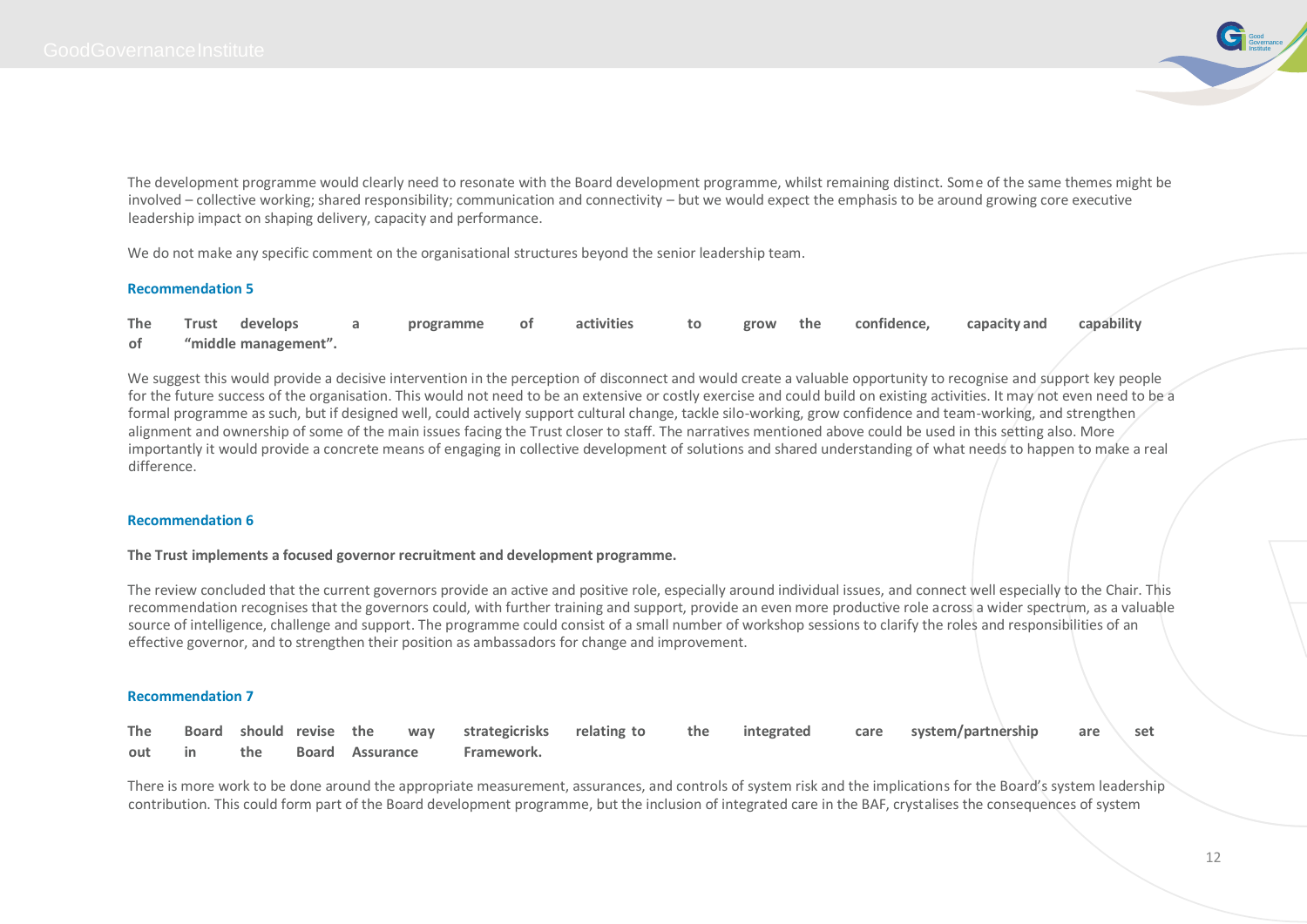

change into the core of the Trust's governance assurance processes. At a more practical level this also requires a review of the informatics and systems analyst support in the organisation, with a business intelligence model being worth exploring across the trust.

#### **Recommendation 8**

**The Board should adopt a coordinated and dynamic approach to staff, patient and partner engagement to establish active engagement and listening with consequences as defining values for the Trust.**

The core values of diplomacy, collaboration, respect, learning and joint enterprise require active promotion and modelling at the top of the organisation, to have the reach and impact they need to. This recommendation is designed to bring together and sharpen up the various strands of work being undertaken in the name of involvement and partnership. This was seen during the review as a source of disconnect, with the activities involved not having any clear connection to the governance of the organisation or systematic impact which could be seen by the stakeholders themselves. The long-term value and importance of a coordinated, strategic approach to engaging with voices is certainly recognised at senior level, but it is not yet visible or consistent in its execution across the Trust. A modern communications approach with the right level of leadership would add significant value. As a further suggestion the Board should consider collaborating with partner services and stakeholders to adopt an Integrated Reporting<sup>1</sup> approach to the production of an Annual Report which supports BSMHFT's corporate, civic, and social responsibility objectives

#### **Recommendation 9**

**The Board should promote and prioritise a multi-pronged compassionate approach to the workforce.**

This is perhaps the most important of all the recommendations as it sits at the heart of the success of the organisation and its defining culture This would need to be more than a people strategy or addressing specific perceived problems from the staff survey. Rather than be reactive to issues, the approach would need to be proactive, reflecting a recognition about the need to connect, to place staff as well as patients at the heart of decisionmaking, to support team-based approaches to reward and recognition and to invest in workplace safety and well-being. The scale of change and the winning of hearts and minds suggest an innovative approach which it is beyond this report to scope out, although partnership working, collaboration, humility, openness and transparency, distributed leadership and care would need to be the abiding characteristics. It might be an area where staff themselves set the outcomes and monitor progress to provide assurance to the Board.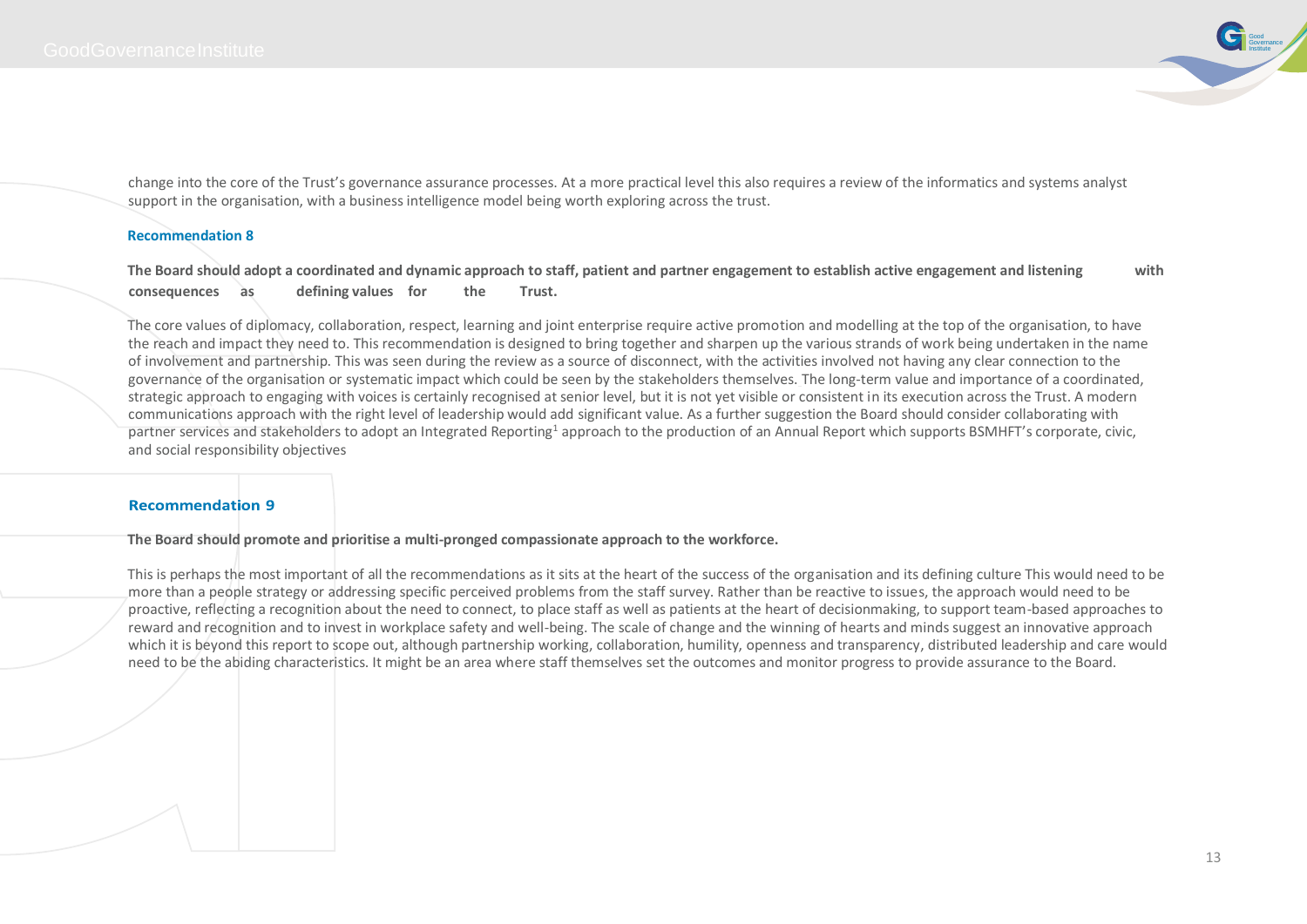Good

1) The International Integrated Reporting Council – IR Framework: http://integratedreporting.org/wp-content/uploads/2015/03/13-12-08-THE-INTERNATIONAL-IR-FRAMEWORK-2-1.pdf

## **7. Conclusions**

BSMHFT is a high-achieving, complex organisation with considerable further potential. It should be able to build on a positive outcome from the next CQC well-led assessment in December.

The main conclusion of the review undertaken by GGI is that the Trust can and should move from an externally-driven approach to what well-led means, to a more owned and personal approach, driven by the Board. The appointment of the new CEO will provide an opportunity for a number of cultural issues to be seen afresh and more active progress to be made, with the backing of the Board.

There is always a level of unpredictability in a CQC well-led assessment, but the imminent assessment should provide a platform to make the move to a longer-term, developmental and self-determined approach – one which supports a clearly-stated collective ambition for BSMHFT in a changing local, national and international environment.

We hope our report, together with the continuing work of the Trust with the IHI, will enable the Trust to achieve its potential driven forward by a continuing inquisitiveness and commitment to learning by the leadership of the organisation and its staff.

## **8. Acknowledgements**

GGI would like to thank all of the people involved in the review who gave so freely of their time and views. In particular, the review team would like to thank Barbara Anthony, Company Secretary, and her team for their support throughout the review.

## **Annex I**

**KLOE 1: Is there the leadership capacity and capability to deliver high-quality, sustainable care?**

#### *KLOE 1: characteristics of good organisations*

*• Leaders have the experience, capacity and integrity to ensure that the strategy can be delivered and risks to performance addressed*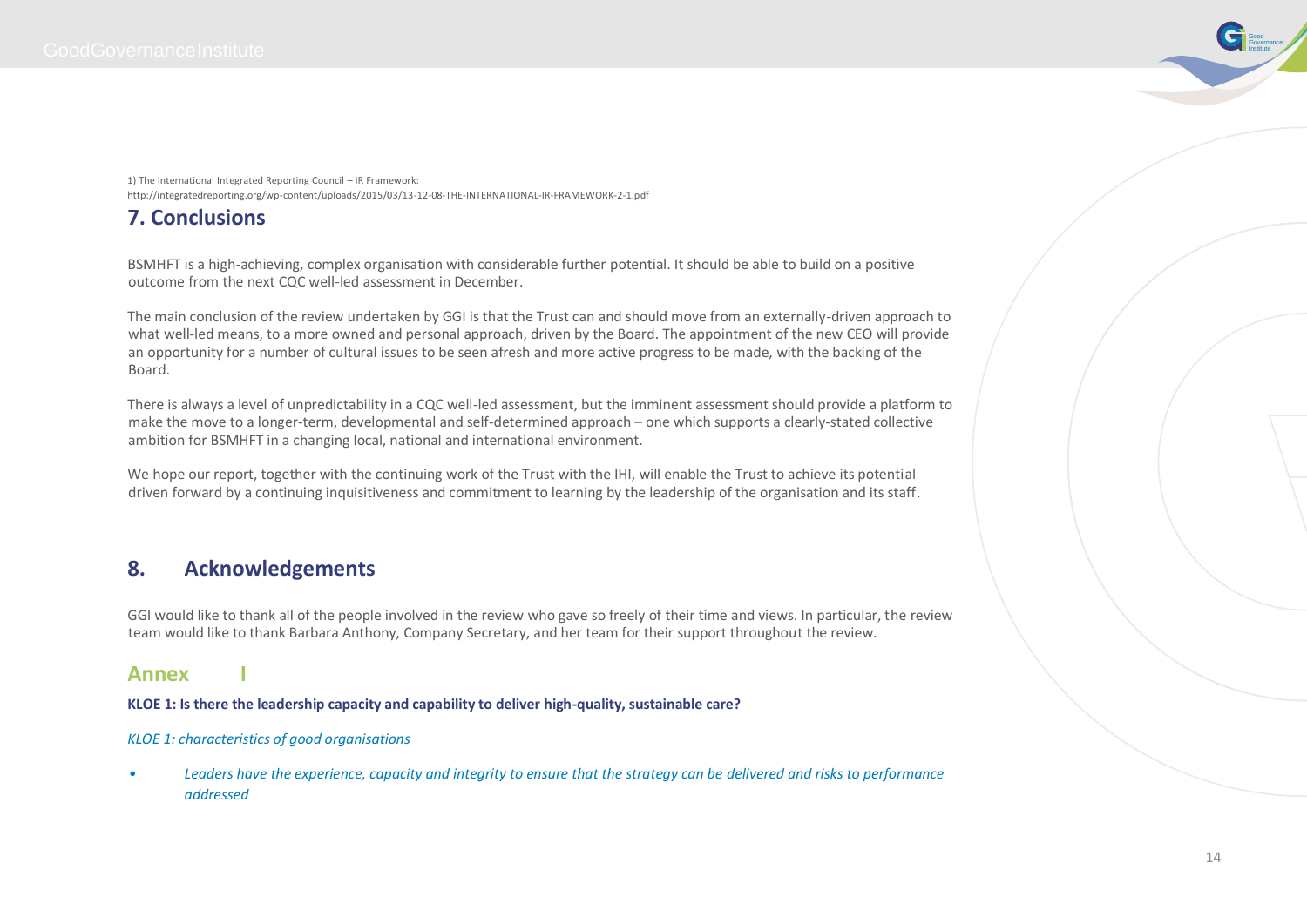

- The leadership is knowledgeable about issues and priorities for the quality and sustainability of services, understands what the challenges are, and and *takes action to address them*
- *• There are clear priorities for ensuring sustainable, compassionate, inclusive and effective leadership, and there is a leadership strategy or development programme which includes succession planning*
- *• Leaders at every level are visible and approachable*

#### **Findings**

There is cohesive leadership from the Chief Executive and Chair, who appear to work well together and are well respected by a number of stakeholders we have spoken with. Executive Directors (ED) have demonstrated a strong command of their functional portfolios and there is a collective understanding of roles and responsibilities at Board level, with a well-embedded patient-centred culture. There is some lack of clarity about the interplay between executive roles and responsibilities following changes in portfolios and the appointment of a new director role.

The CEO is a key determinant of the culture of the leadership both inside and outside the organisation and over the years this has increasingly become dominant in terms of the style and reputation which people expect of the Trust more generally. This has meant that a less individualistic and more collective team culture has not really been established, but that has not prevented members of the executive team operating effectively in their own right.

The span of control of the Chief Operating Officer has grown to an extent which might also objectively be felt to dominate or unbalance the Executive team, but this was not commented upon other than in the context of a more general point about clarity of roles and responsibilities across the team and in particular the scope for professional leadership both in the team and into the organisation.

The appointment of a Director of Partnerships is clearly a response to a perceived need to grow the understanding, profile and connectivity of the Trust in a changing landscape. We have concerns about the degree to which the role and expectations for the role are owned by the Board and Executive colleagues, and understood more widely in the organisation, but we would also report a strong degree of welcome and interest in the value of greater attention to the way the Trust is perceived, its collaborative models and its impact and reach. One recurring theme in external interviews was the importance and reputational reliance on the particular style and dynamic of the chief executive, which was described across a range of opinion from inspirational to dysfunctional or unhelpful, both internally and externally. We would not normally comment so directly on such perceptions, but they are material to the tone and culture in the Board and in the organisation. Our overall impression is that the achievements of the CEO should not be underestimated, but also recognise that his individual influence has meant that there has been less room for collective endeavour and for nurturing of a team-based collaborative culture, consistently in the Trust.

We were told of a degree of silo-working across ED portfolios, and inconsistencies in the quality and effectiveness (especially in terms of communication) of their reports and of directorate working, with the triumvirate model operating inconsistently across the Trust. This is perhaps inevitable in a large multi-site Trust, but this brings out a consistent issue of concern raised with us about the disconnect between the leadership of the Trust and front-line staff and services and between services themselves.

Internal organisational development is well-embedded, but the core functions of human resources, training and development and OD are split between ED responsibilities in a way that many thought was less than ideal, given the importance of the workforce agenda.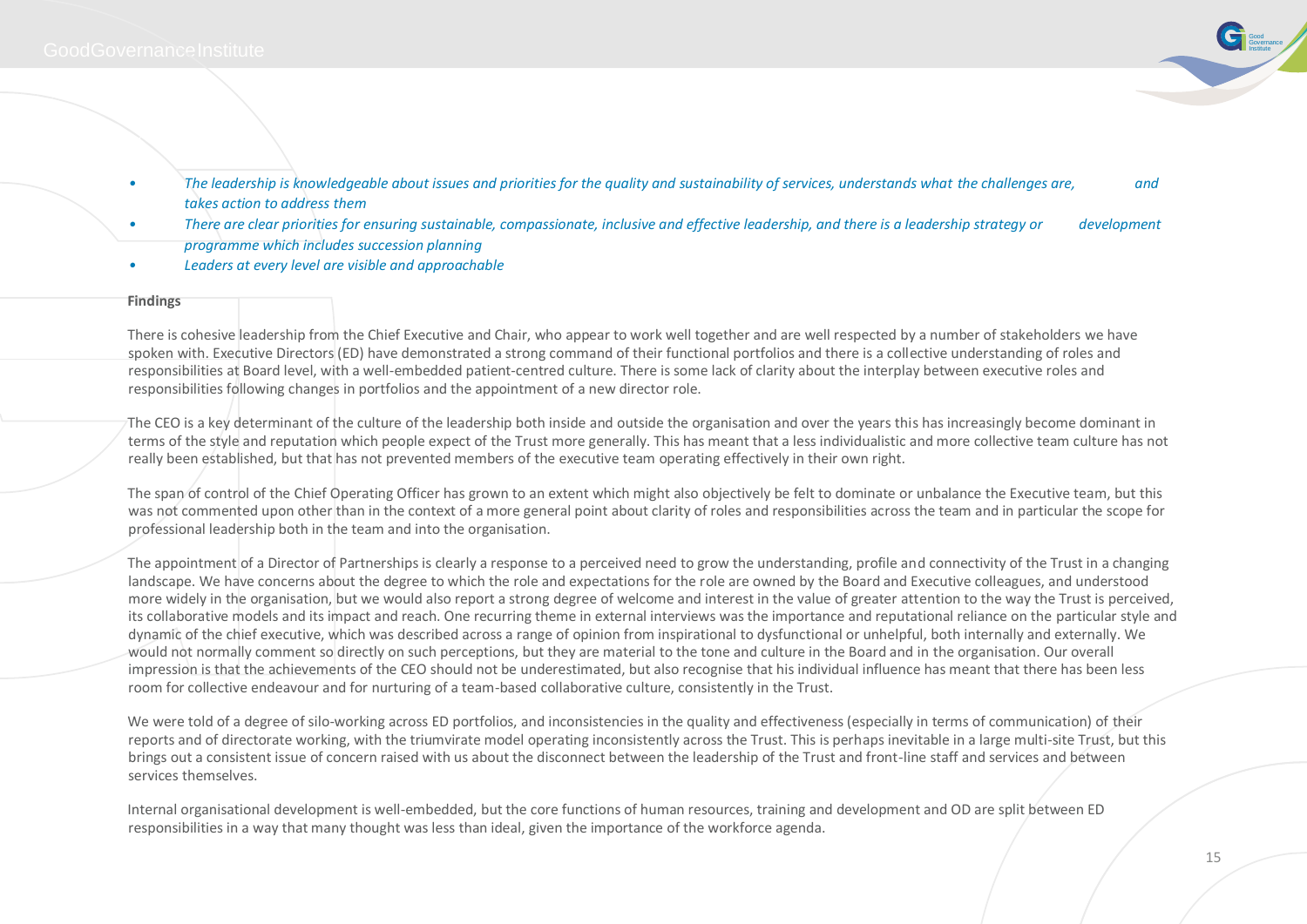

BSMHFT is served by an enthusiastic and committed Non-Executive Director (NED) cohort, with a diverse range of skills and experience. The review team were struck by the high levels of time commitment offered by NEDs, their enthusiasm to engage with complex issues and their ability to offer challenge within reasonable bounds. In order to ensure that NEDs do not become too operationally-focussed, the group need greater clarity on their potential contribution to system integration, as part of a unitary Board developing & delivering a shared narrative.

We note that as well as the imminent appointment of a new CEO there might be potential, as NED posts on current terms come to an end in the next year, for reflection on the type of Board BSMHFT needs to have in place for the future.

#### **KLOE 2: Is there a clear vision and credible strategy to deliver high-quality sustainable care to people, and robust plans to deliver?**

#### *KLOE 2: characteristics of good organisations*

- *• There is a clear statement of vision and values, driven by quality and sustainability. It has been translated into a robust and realistic strategy and welldefined objectives that are achievable and relevant*
- *• The strategy is aligned to local plans in the wider health and social care economy and services are planned to meet the needs of the relevant population*
- *• Staff in all areas know, understand and support the vision, values and strategic goals and how their role helps in achieving them*
- *• The vision, values and strategy have been developed through a structured planning process in collaboration with people who use the service, staff and external planners*
- *Progress against the delivery of the strategy and local plans is monitored and reviewed, and there is evidence of this. Quantifiable and* **measurable** *outcomes support strategic objectives, which are cascaded throughout the organisation. The challenges to achieving the strategy, including relevant local health economy factors, are understood and an action plan is in place*

#### **Findings**

The Trust has recently spent time considering its vision and set of values, but a number of Board members and senior staff expressed the view to us that the Trust's strategy remained unclear in terms of outcomes and impact. From the comments received, the core strategy for the organisation needs further clarity and communication to create a sense of shared intent amongst leaders and stakeholders. The review found Board members were able to articulate key aspects of the strategy, they also described how it needed to reflect the context of the changing local environment in collaboration with stakeholders. We found evidence of the Board aligning its work to the achievement of strategic objectives and strategic risks and to address issues raised by the CQC, but we would note that it was also recognised that more work needed to be done on the alignment of the Board and Committee agendas with the Board Assurance Framework (BAF). We observed evidence of the Board measuring itself in terms of progress towards meeting objectives and delivering assurance and vigilance around the integrity of the strategic objectives, and the control of any risks to these objectives.

The Trust's future role and position in a more integrated system is recognised by many of the senior leadership team as unclear. The Trust's approach to partnership in emergent systems is not yet captured in an overarching plan, which reflects a level of uncertainty in the local system, as integration takes shape. The Trust has worked hard at collaboration in Solihull with a lot of success, forging valuable and productive relationships. In respect of Birmingham there is a greater sense of a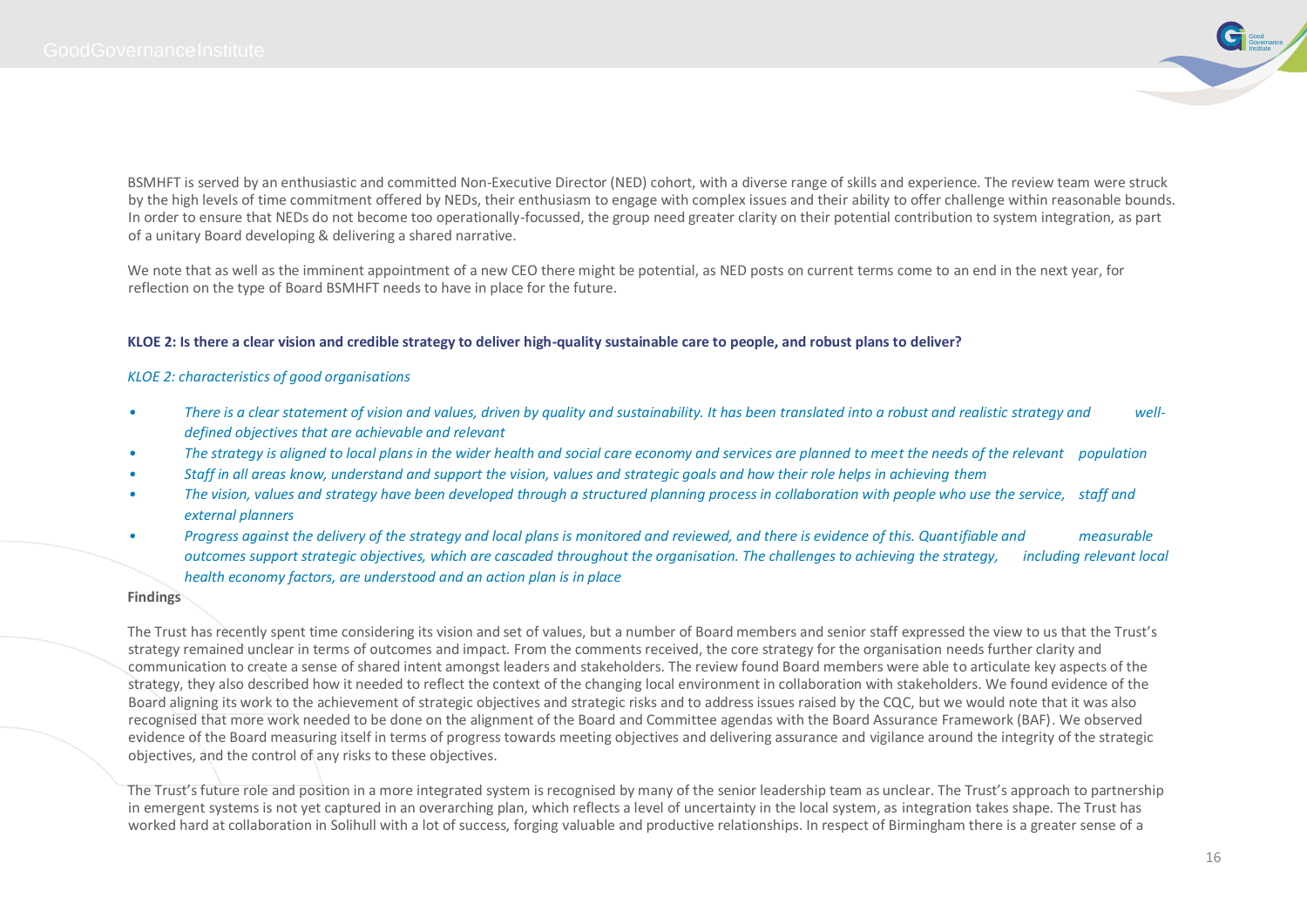

range of relationships with individuals and organisations which provide a positive potential for the future, but which have been less well attended to until recently. Further development is needed to establish a cohesive Board position on the nature of system leadership and the intended impact of BSMHFT in this context, in order to allow for relevant strategic objectives to be clarified and assessed.

#### **KLOE 3: Is there a culture of high-quality, sustainable care?**

#### *KLOE 3: characteristics of good organisations*

*• Leaders at every level live the vision and embody shared values, prioritise high quality, sustainable and compassionate care, and promote equality and diversity. They encourage pride and positivity in the organisation and focus attention on the needs and experiences of people who use services. Behaviour and performance inconsistent with the vision and values are acted on regardless of seniority*

*• Candour, openness, honesty, transparency and challenges to poor practice are the norm. The leadership actively promotes staff empowerment to drive improvement, and raising concerns is encouraged and valued. Staff actively raise concerns and those who do (including external whistleblowers) are supported. Concerns are investigated sensitively and confidentially, and lessons are shared and acted on. When something goes wrong, people receive a sincere and timely apology and are told about any actions being taken to prevent the same happening again*

*• There are processes for providing all staff at every level with the development they need, including high-quality appraisal and career development conversations*

*• Leaders model and encourage compassionate, inclusive and supportive relationships among staff so that they feel respected, valued and supported. There are processes to support staff and promote their positive wellbeing*

*• Equality and diversity are actively promoted, and the causes of any workforce inequality are identified, and action taken to address these. Staff, including those with protected characteristics under the Equality Act, feel they are treated equitably*

*• There is a culture of collective responsibility between staff and teams, where conflicts are resolved quickly and constructively and responsibly is shared* **Findings**

| Note $-$ |  |  | this sectionwill be completed following the staff focus group-being held on October 31st |  |  |  |  |  |  |  |  |  |  |  |
|----------|--|--|------------------------------------------------------------------------------------------|--|--|--|--|--|--|--|--|--|--|--|
|----------|--|--|------------------------------------------------------------------------------------------|--|--|--|--|--|--|--|--|--|--|--|

All of those interviewed as part of this review demonstrated a commitment to creating a culture of high-quality, sustainable care.

External partners commented positively on the collaborative practices of frontline clinicians and recognised the value of the shared agenda such as MERIT and the delivery of specialist mental health services, commenting on the reputation of BSMHFT for pushing innovation forward. This has not been without its cost in terms of perception about the style of collaboration and partnership, but this perception has to an extent started to change in recent months, according to some of those interviewed.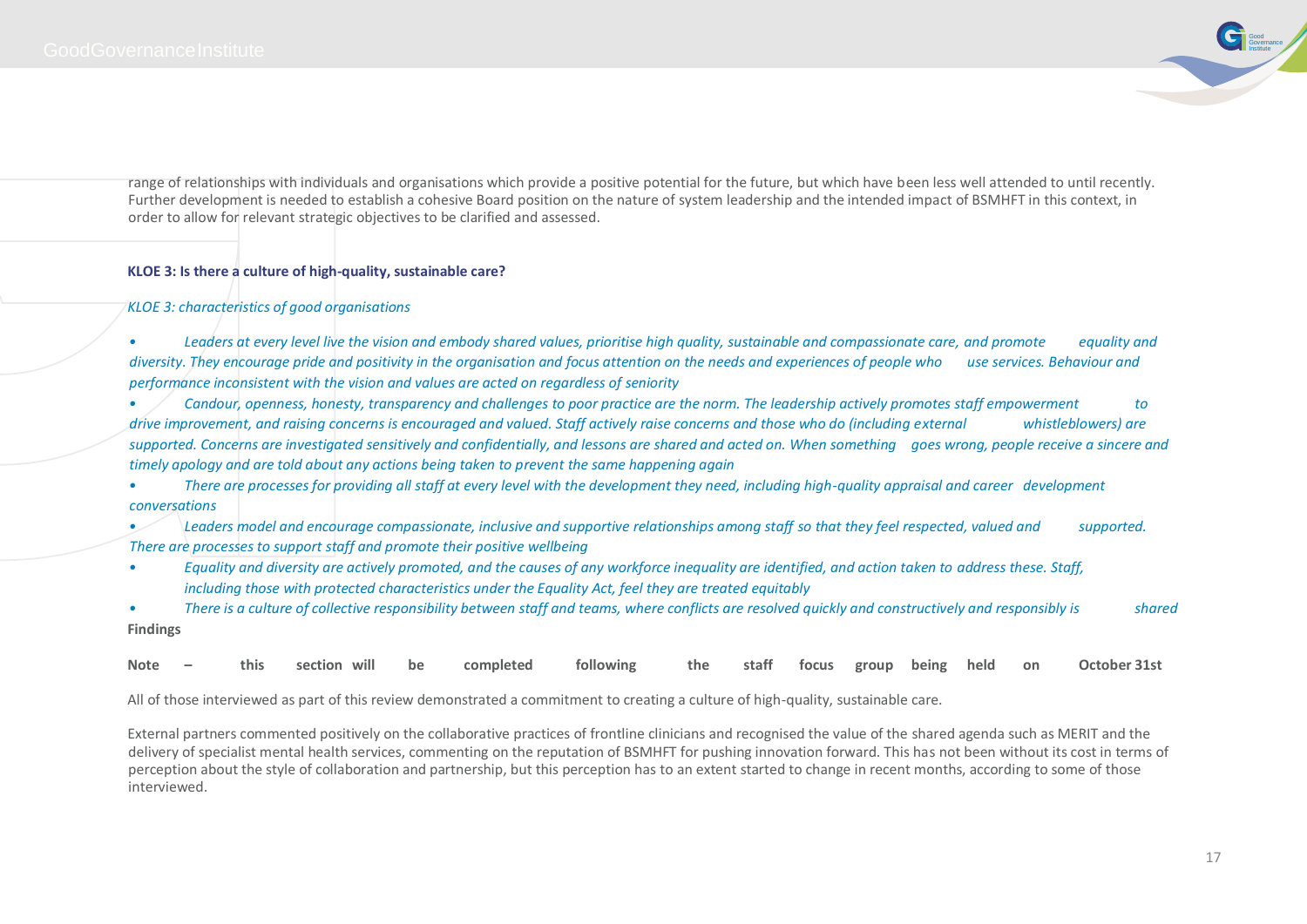

Real progress has been made in reducing the levels of sickness so that they now are below average – a real achievement against the background of workforce challenges in the area.

There was a strong narrative about the effort and leadership which had been put into addressing long-standing issues of perceived bullying and harassment and discrimination, but there remains a sense that there is much more to do to build a level of Trust and an enduring culture of safety and positivity consistently across the Trust. That said there is seemed to be little mention of equality impact assessments at a board or committee level, which we would expect to see after the inspection comments last year. It was also unclear where the authority and responsibility for crafting credible internal communications lay and the role of the Board in scrutiny around this and where innovation might come from. This issue perhaps needs attention with Director-level communications leadership and skills now being a sensible and necessary investment.

Equally staff representatives talked of a different disconnect, expressing a feeling that that initiative after initiative came down without explanation or involvement from staff, who as a result felt no ownership or belief. There is scope to engage staff in the vision, mission and strategy, with staff innovation sessions for bottom-up solutions.

#### **KLOE 4: Are there clear responsibilities, roles and systems of accountability to support good governance and management?**

#### *KLOE 4: characteristics of good organisations*

*• Structures, processes and systems of accountability, including the governance and management of partnerships, joint working arrangements and shared services, are clearly set out, understood and effective*

*• The Board and other levels of governance in the organisation function effectively and interact with each other appropriately • Staff are clear on their roles and accountabilities*

#### **Findings**

As the controlling mind of the organisation, the Board needs to plan and be explicit about the level of direction it will need to exert itself, and that which it is comfortable to discharge to others, both within and outside the organisation. This helps other stakeholders assess risks and the standard of controls for themselves. The governance structures for BSMHFT are clear, allowing business to be planned and conducted well between all sub-committees of the Board.

The balance of skills in the Board is sufficiently strong and suitably qualified to fulfil the roles. However, comments were made about the need for a change in balance in future to reflect the likely demands and dynamics which the Trust will face. The specific suggestion was that NEDs with clinical backgrounds, and advanced commercial skills might be needed. This suggests a more systematic forward-looking skills audit and succession plan for all Board members would be sensible, as part of a wider Board development programme.

We found there is solid evidence that they have good secretariat structures and systems in place in terms of agenda, minutes, action logs and reporting.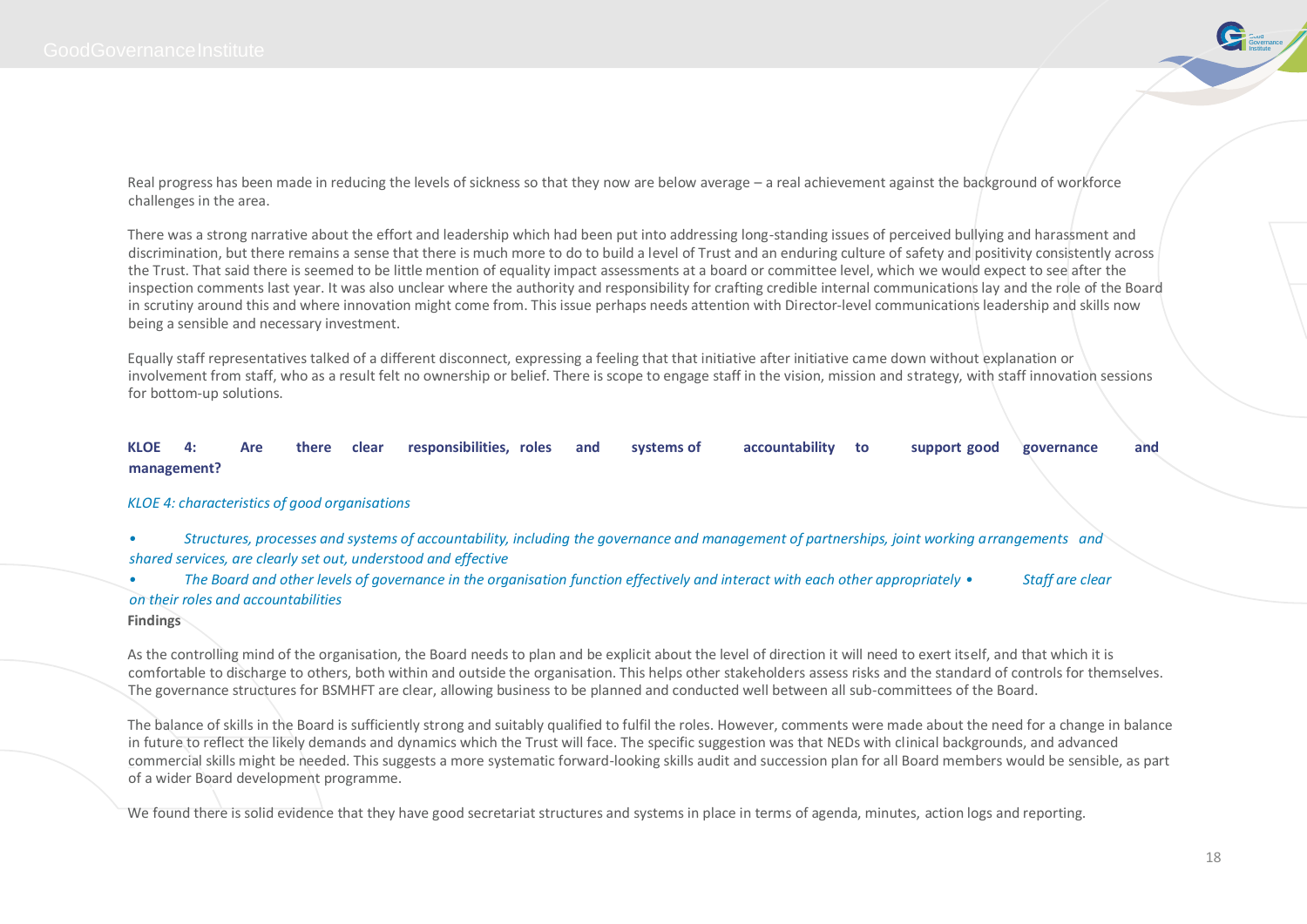

Minutes are comprehensive and give a strong sense of effective challenge by NEDs. We observed that previous actions are discussed at subsequent meetings. Whilst attendance is generally good, not all NEDs are present and this may be something to highlight, although from the documents provided I can't see any trends.

We would note for example that in the Audit Committee there is a good standard in terms of agenda, minutes, reports and papers, with evidence of NED challenge and comment around the BAF and risk. The last meeting had no fewer than 5 NEDs being present which is very good compared to other Trusts and demonstrates a high level of commitment.

Cover sheets for reports conform to a consistent quality standard with clear notes for guidance to the committees in terms of the issues under discussion and what is required by way of recommendation. There was evidence of escalation reports (e.g. for example in respect of lone working) being raised from the Clinical Effectiveness Group to IQC to which it reports.

The quality of briefing reports is high (shown for example in good dashboards on performance and GDPR briefing) and there is a comprehensive forward business plan for FPP, which includes provision for business case scrutiny.

The Trust Secretary has a deputy which is good practice in supporting Board committees.

The Council of Governors also has a core role in supporting the effective governance of the organisation. There appear to be a small number of very active governors who have impact especially around individual issues and this resource although effective is one which could be developed further.

An effective BAF is in place, with appropriate reflection of strategic risks in the committee and Board meeting agendas and items of business. There is an appropriate balance of business which is conducted in the Board meetings held in public and private. Feedback from Board members was generally positive regarding effective escalation from committees. The standard of Chairing in the Board and committee meetings we observed was high, with good summation, discussion moved along where necessary, members and attendees brought into discussions, and timing appropriately managed.

We did on occasions get a sense that on occasions there was a level of mistrust between the EDs and NEDs, though this was not an overriding issue. We also felt that time and space for feedback from committees could be helpfully increased and repositioned early in Board business.

We believe that the Board would benefit from further development not least to strengthen understanding of contribution, engaging with the theme of 'effective scrutiny and constructive challenge', but also to grow collective intent and working around more strategic issues and challenges for the future.

#### **KLOE 5: Are there clear and effective processes for managing risks, issues and performance?**

#### *KLOE 5: characteristics of good organisations*

- *• There is an effective and comprehensive process to identify, understand, monitor and address current and future risks*
- *Financial pressures are managed so that they do not compromises the quality of care. Service developments and efficiency changes are developed and <b>f assessed with input from clinicians so that their impact on the quality of care is understand*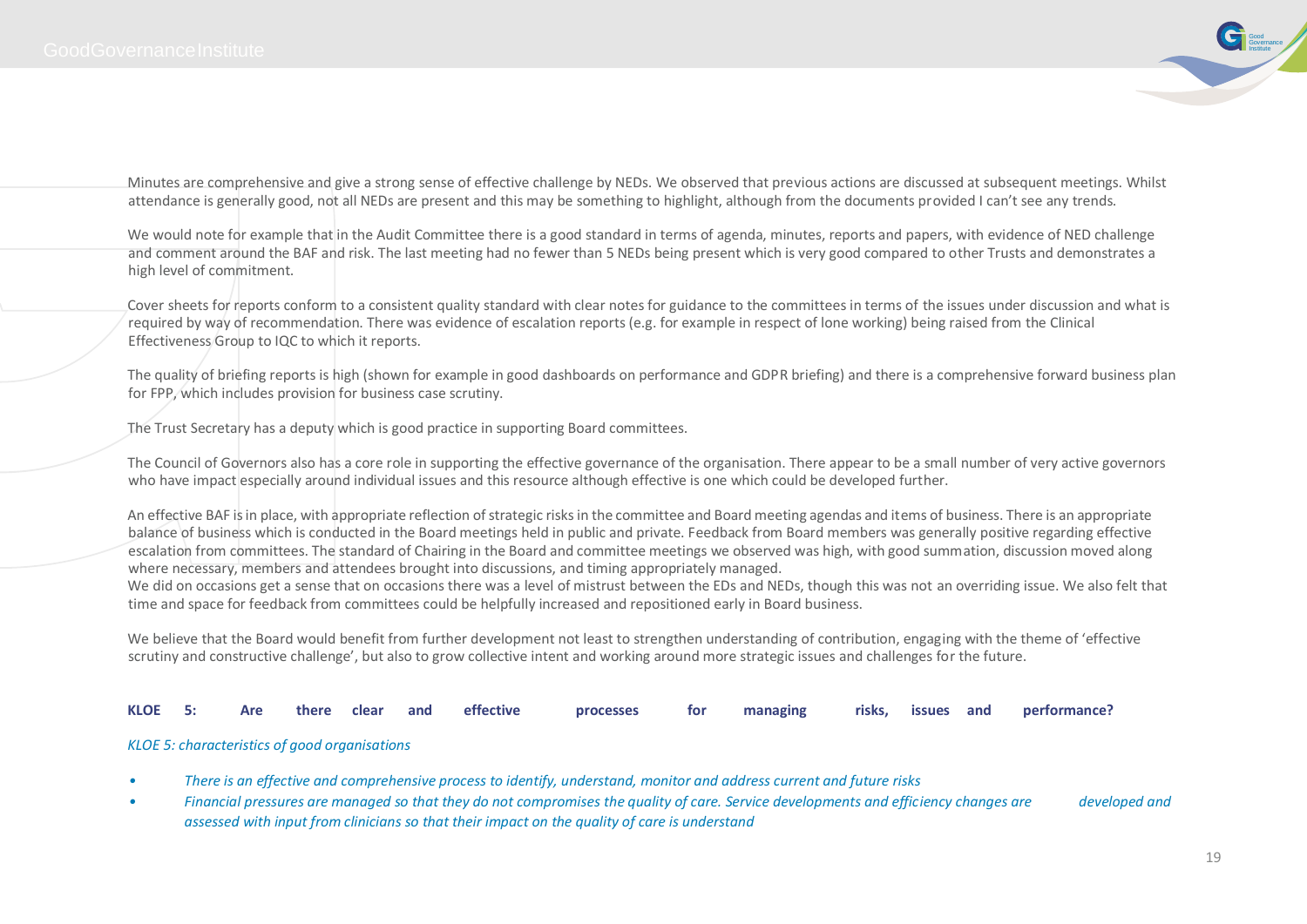

- *• The organisation has the processes to manage current and future performance*
- *• Performance issues are escalated to the appropriate committees and the Board through clear structures and processes*
- *• Clinical and internal audit processes function well and have a positive impact on quality governance, with clear evidence of action to resolve* **Findings**

Risk is handled throughout an organisation, but one of the few places that risks can be considered comprehensively in the round is in the Board room. To do this well the Board must focus and align to avoid the distracting noise of detail and not focus on yesterday or today's operational detail at the expense of defining and seeking the realisation of its strategic vision. Our review has found that this dynamic is understood and enacted at BSMHFT, as is the understanding that the Board's role is not always to minimise risk. Risk brings opportunity as well as loss. To be effective the Board should be explicit in its risk appetite and clarify just what tolerances it has set in its delegation of roles to management, committees, and partners and suppliers. When delivery falls outside these tolerances then the matter should be escalated back to the Board with an indication of how to ameliorate.

An effective Board should focus on its strategic objectives and the risks which might prevent delivery to time and outcome. We observed a helpful link between Terms of Reference, the BAF, and Board and Committee agendas to focus around objectives, outcomes, delivery trajectories, identification and successful mitigation of risk, and support the re-prioritisation of objectives, their resourcing and timescales. We commend BSMHFT to sustain this approach, and in particular to ensure Board agendas are not cluttered with unnecessary or overly-operational details to ensure that purpose is not lost in the process.

BSMHFT has detailed performance reporting in place and includes the appropriate coverage of operational, financial, quality and workforce metrics. It will be important for the Board to ensure that it engages with the longer-term sustainability of the Trust in terms of resources as a collective Board rather than relying on the sub-committee. There could be more evidence of the connection between risks and strategic priorities in the way information is resented and engaged with.

The Trust has a risk register and risk management system which ensures that risks are reported and escalated where appropriate, and we observed effective engagement with risk registers at both service, divisional, executive and committee level. The Audit Committee which we observed was disciplined in its scope to ensure that systems and processes of assurance were operating effectively, rather than tackling specific risks themselves. This ambition to ensure delegation as an enabler of ownership of risks by managers and clinicians is a sign of maturity and should remain an area of focus for the Audit Committee and Board.

#### **KLOE 6: Is appropriate and accurate information being effectively processed, challenged and acted on?**

#### *KLOE 6: characteristics of good organisations*

- *• Quality and sustainability both receive sufficient coverage in relevant meetings at all levels. Staff receive helpful data on a daily basis, which supports them to adjust and improve performance as necessary*
- *Integrated reporting supports effective decision-making. There is a holistic understand if performance, which sufficiently covers and integrates the beamviews of people, with quality, operational and financial information • Performance information is used to hold management and staff to account*
- *• The information used in reporting, performance management and delivering quality care is usually accurate, valid, reliable, timely and relevant, with plans to address any weaknesses*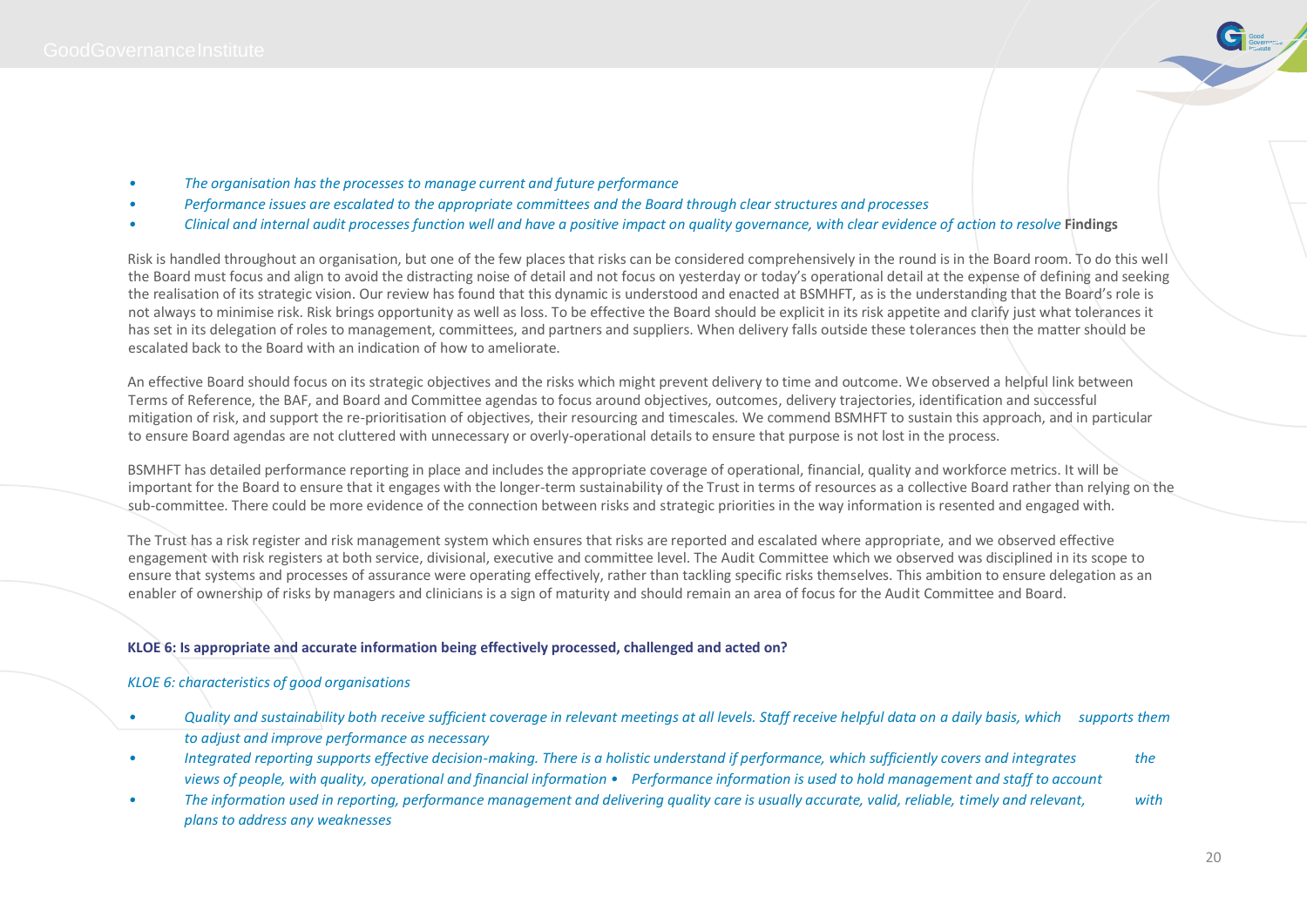

- *• Information technology systems are used effectively to monitor and improve the quality of care*
- *• Data or notifications are consistently submitted to external organisations as required*
- *• There are robust arrangements for the availability, integrity and confidentiality of patient identifiable data, records and data management systems*

#### **Findings**

It will be interesting to see how the parallel work of the Institute for Health Improvement helps to shape further development of use of information as a cultural underpinning of continuous improvement and cultural change. It is a bold and important strategic decision by the Trust to engage in the journey with IHI and this reflects also what we found in terms of a recognition of the importance of information and a realistic assessment of how things work currently in the Trust.

From our review, while the Trust has developed an effective use of data to inform decision making and improvements, this does not yet translate to a consistent use of information as an essential underpin of all decision-making as a cultural trait. Some Board members expressed a concern about the volume of data and its relevance not equating to the type of quality information, linked to strategy and outcomes, which they needed to gain assurance. We felt this was not supported generally in what we saw but understand more needs to be done. We did feel that there was little evidence that information is used fully to hold individuals, teams, services and divisions to account, but this lay beyond the remit of the review.

This cultural aspect is a core element of the CQC focus on data assessment to develop insights which are acted upon, rather than a proliferation of data without the associated improvement focus. For BSMHFT, this cultural shift will include a greater questioning of the purpose of reports and ensuring that they achieve their intended consequences and add value, that themes of integration underpin reports (both in terms of structure, content, trends and indicators), and that the new platform can facilitate analysis of information and development of insights rather than time spent building reports. This current assessment does not prevent an assessment of good, as BSMHFT is in many ways in line with other Trusts.

We were unable to gauge the levels of informatics and analytical support available and deployed round the Board, in support of the EDs and in business units and did not see evidence of a clear intelligence strategy.

#### **KLOE 7: Are the people who use services,the public, staff and external partnersengagedand involvedto support high-quality sustainable services?**

#### *KLOE 7: characteristics of good organisations*

- *• A full and diverse range of people's views and concerns is encouraged, heard and acted on to shape services and culture*
- *• The service proactively engages and involves all staff (including those with protected equality characteristics) and ensures that the voices of all staff are heard and acted on to shape services and culture*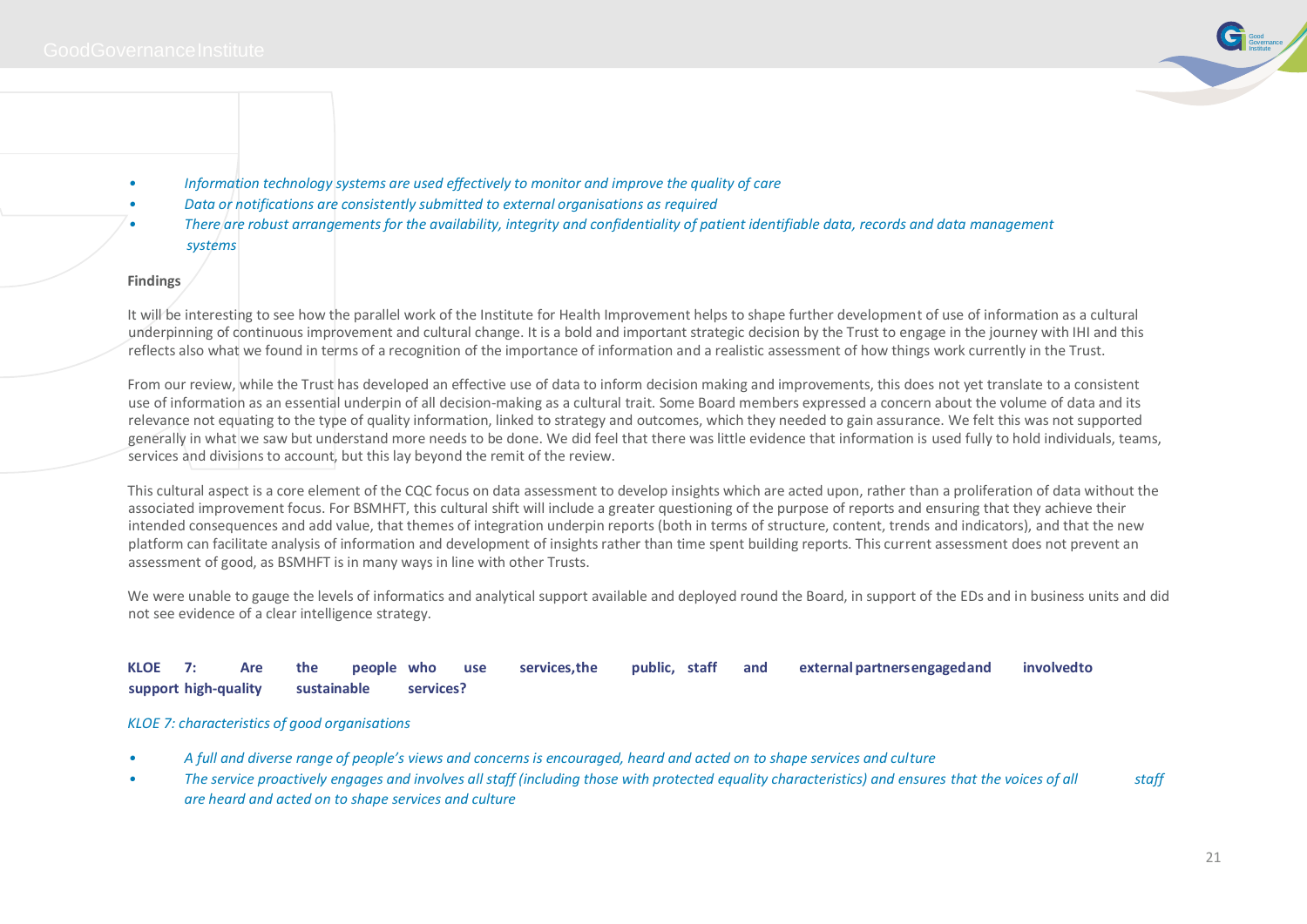- Good
- The service is transparent, collaborative and open with all relevant stakeholders about performance, to build a shared understanding of challenges to *the system and the needs of the population and to design improvements to meet them*

**Findings**

|  |                                |  | Note – this section will be completed following the staff focus group being held on October 31st |  |  |  |  |
|--|--------------------------------|--|--------------------------------------------------------------------------------------------------|--|--|--|--|
|  | and the stakeholder interviews |  |                                                                                                  |  |  |  |  |

Governance, at its core, concerns an organisation's responsibilities to stakeholders. The Board has the higher purpose of ensuring fairness to all that are affected by how an organisation behaves and runs its affairs. NHS organisations have the added legal duty of partnership, and to involve service users and local communities in decisions. Healthwatch has an expanded role to ensure that NHS organisations follow proper processes to ensure local involvement into decision making and we are encouraged that the Trust has worked directly with Healthwatch Birmingham. Without this, the decisions of Boards may be open to legal challenge as well as missing the opportunity to frame service design around the wishes of local communities. Boards also have duties under the Equalities Act in relation to both the staff they employ and the general public to whom they provide services.

We were told of a broad range of formal and informal groups and meetings which engage the workforce, ranging from open coffee mornings to structured engagement meetings, walkabouts and open meetings, supported by regular communication. There was however a strong self-awareness amongst Board members that these efforts had still to convert to a set of Trusted routes for engagement and remained perhaps more about projection than engagement. Considerable efforts have been made to address a set number of core cultural issues which were identified by the CQC and have been a feature of the staff survey in recent years. Over the last year a set of initiatives which have been designed to improve the working lives of staff have been launched but recent data suggests this has not been understood by staff and more work is needed to grow a greater awareness amongst staff. There was a feeling expressed that a more balanced, less siloed approach might be needed to improve organisational culture – one which reflects all protected characteristics, with the composition and conduct of the Board leading the way.

Public involvement appears to be more sporadic, and whether there is a Trust-wide approach to public engagement is unclear, although interviewees offered evidence of examples of successful public engagement around services. We would suggest that public, staff and partner engagement could gain from being seen as a collective means of gaining increased legitimacy and intelligence and that this approach would significantly increase the likelihood of making important breakthroughs in culture within the organisation and in changing perceptions outside.

Our reflection is that there are a number of elements of potential good practice in relation to workforce, patient, and public engagement, and an array of activities taking place, but that this is somewhat underdeveloped as a unified area for delivering triangulated insights. Without developing a burdensome bureaucracy, the Board should ensure that engagement with patients and the public is conducted in a more consistent way across the organisation and aligned to staff engagement, and that the relevant groups have oversight of these activities to provide assurance. Again, the theme of 'authentic engagement and community voice' would be a valuable element for Board consideration as part of a development programme.

In relation to engagement with partners, initial high-level aspirations have been outlined as part of the development of a more integrated health and care system, and indeed BSMHFT has identified opportunities for innovation and new ways of working through integration and local place-based planning, such as population health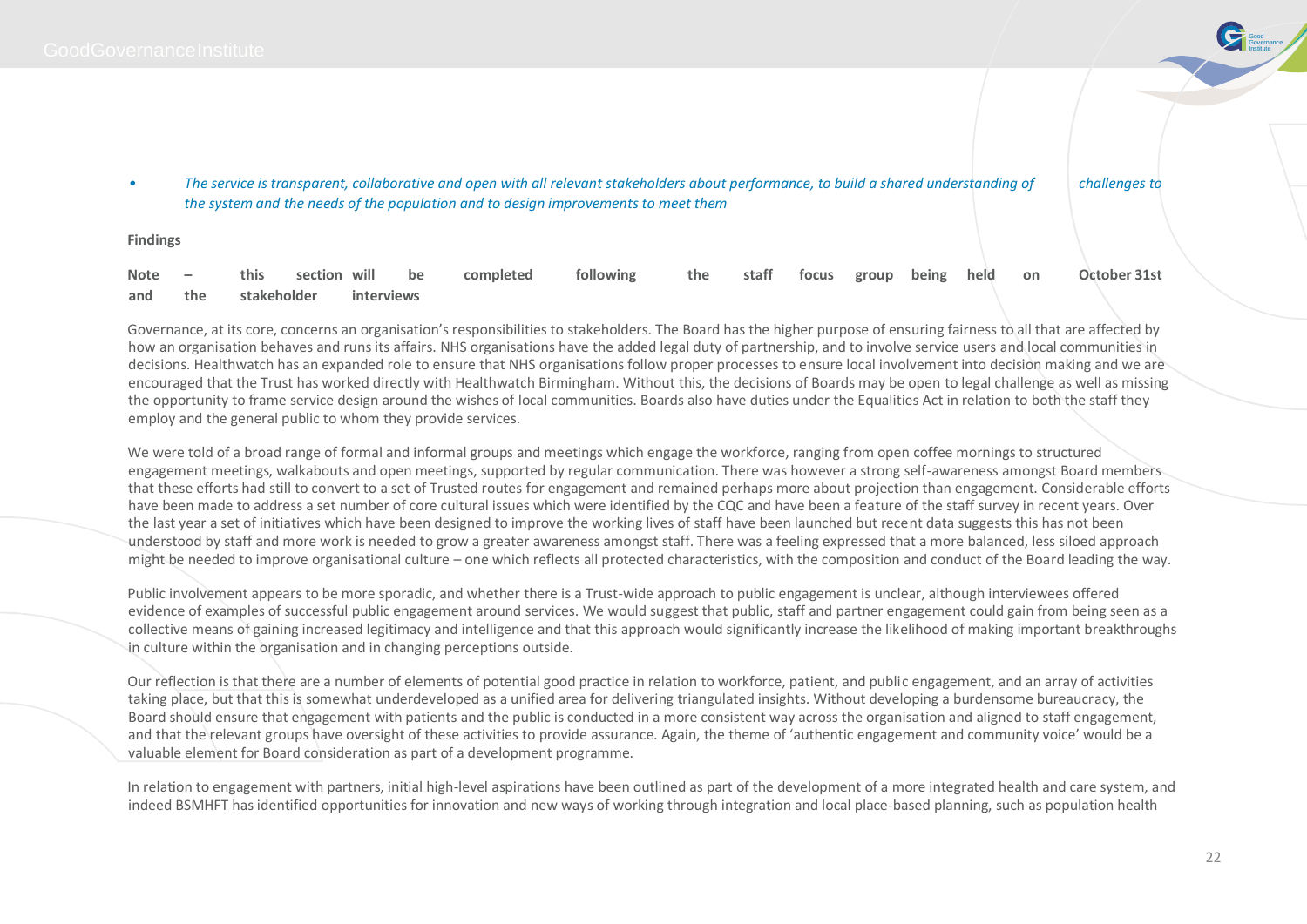

management and a Provider Alliance model. But there is a feeling amongst stakeholders that BSMHFT stands slightly aside from a wider shared common purpose and in relation to programmes and projects, has not tended to commit to collaboration as a way of thinking and doing at the most senior leader level.

The issues raised regarding stakeholder engagement including engagement with stakeholders seems to be held by the CEO and Director of Strategic Partnerships and this needs to be widened out to others on the board and beyond. The overall objectives and delivery mechanisms for system integration remain underdeveloped but here the Chair plays an active and visible role in the STP Board. Collaboration is not just about leadership roles and a similar reluctance to engage collaboratively seems to be visible in the behaviours of important clinical groups such as the psychiatrists. Relationships amongst parties need to reach a greater level of maturity and Trust in order for the appetite for population health and sustainable clinical networks to be realised. Furthermore, the potential resistance of embedded clinical interest should not be underestimated. To deliver these ambitions, the Board needs a more systematic process for partner engagement, with further development needed to establish a cohesive Board position on the nature of system leadership and the intended impact of the organisation in this context. The implications of how the Trust is currently seen need further reflection by the Board.

|  |  |  |  |  |  | KLOE 8: Are there robust systems and processes | tor | the contract of the contract of the contract of the contract of the contract of the contract of the contract of<br>learning, | continuous | improvement and innovation? |  |  |
|--|--|--|--|--|--|------------------------------------------------|-----|------------------------------------------------------------------------------------------------------------------------------|------------|-----------------------------|--|--|
|--|--|--|--|--|--|------------------------------------------------|-----|------------------------------------------------------------------------------------------------------------------------------|------------|-----------------------------|--|--|

#### *KLOE 8: characteristics of good organisations*

- *• There is a strong focus on continuous learning and improvement at all levels of the organisation, including through appropriate use of external accreditation and participation in research*
- *• There is knowledge of improvement methods and the skills to use them at all levels of the organisation*
- *• The service makes effective use of internal and external reviews, and learning is shared effectively and used to make improvements*
- *Staff are encouraged to use information and regularly take time out to review individual and team objectives, processes and performance. This is used is used and beformance. This is used is used and belogied in the stage to make improvements*

*• There are organisational systems to support improvements and innovation work, including staff objectives, rewards, data systems and ways of sharing improvement work*

#### **Findings**

There is a strong narrative about the way innovation has featured in the last few years in shaping the reputation of the Trust externally. This includes MERIT, RAID, Reachout and Streettriage, as well as internationally renowned services and research, which were regularly talked about with pride, cited as exemplars or identified as examples of the impact of the Trust beyond the local. External stakeholders also recognised the importance and value of this work but also felt it reflected a tendency to plough a distinct furrow which did not necessarily exhibit a sense of actual collaboration. Rather, in most instances, success has reflected a more singlemindedness and obsessive approach based on competitiveness and winning, without necessarily a sensitivity to impact on others or diplomacy in execution.

This should not disguise however a genuine appetite for ideas and a commitment to testing what is meant by mental health at Board level. The ability to learn as part of a learning organisation culture is a theme of the IHI approach which will be particularly helpful and challenging to the Trust. We felt there was a certain lack of commitment to learning from evidence and information within the Board and a low commitment to tools and techniques which grow systematic intelligence and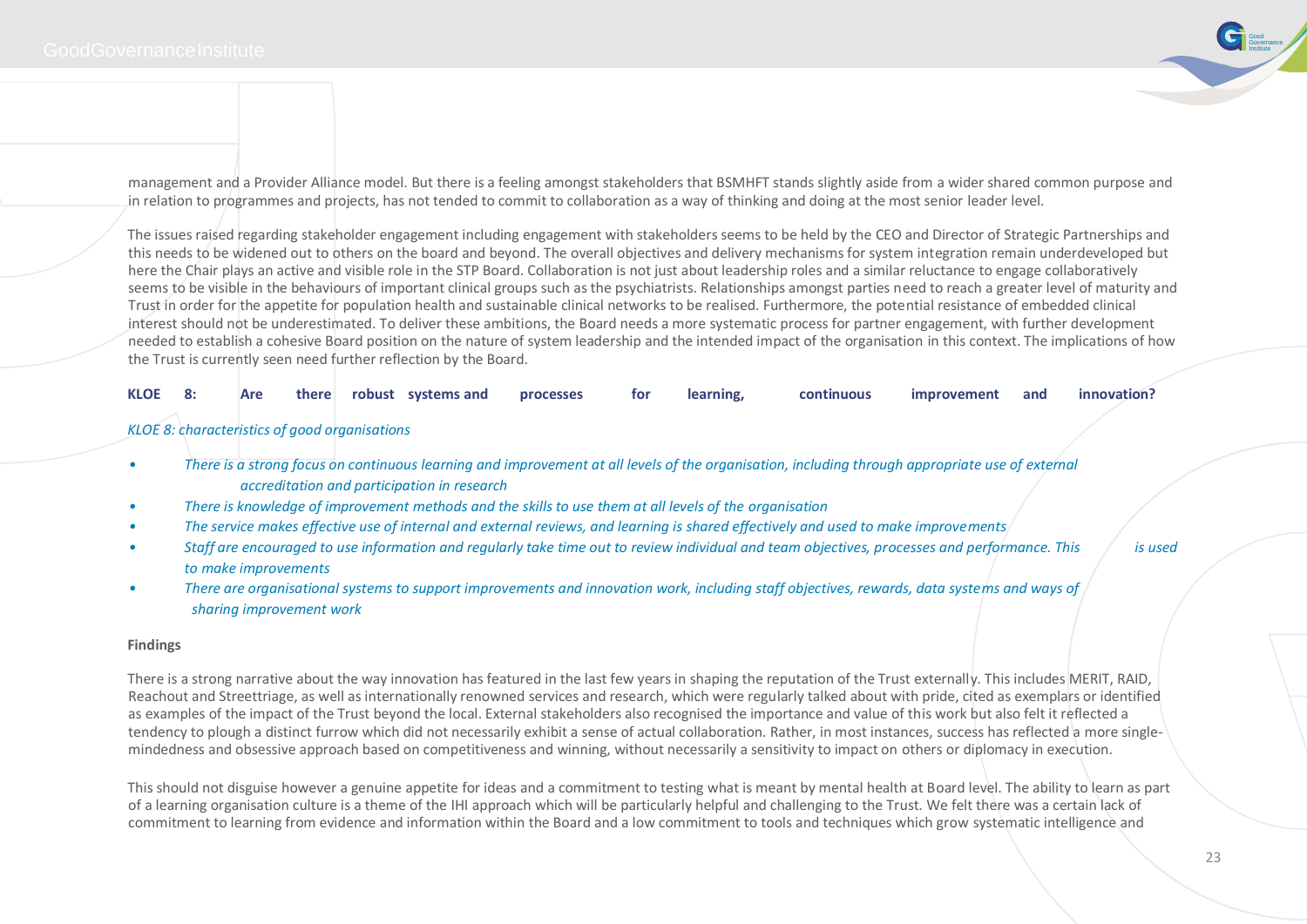

evidence, such as process-mapping and benefits realisation. For example, as part of the perceived disconnect between the Board and the front-line, staff say they have made it clear in numerous ways what they believe they need in order to be able to meet the pressures they are increasingly facing. Not least this has been around the importance of having additional beds, for which they have provided evidence, but which remains something which the Board has struggled to engage with positively - whereas the larger, more innovative schemes have been supported and celebrated. This seems to be reflected by staff as a problem with key figures in the senior leadership lacking a connection to their real concerns, and not listening to what they know works.

Most stakeholders were clear that, inspite of some reservations about the style in which it was done, partnerships of shared learning across organisational borders were live and welcomed.

Innovation also depends on shared space to discuss between disciplines and services and we were surprised there was not a greater sense of this happening, perhaps reflecting the wider issue of silo-based working which was a frequent comment also.

A high performing organisation should have in place a current and holistic people strategy which has at its core the achievement of the Trust's values and purpose.

The Board should demonstrate focus on achieving this strategy, which should be well-represented in the BAF and thereby the routine of the Board. The issues of culture and Trust remain at the heart of what needs to be addressed across all KLOEs.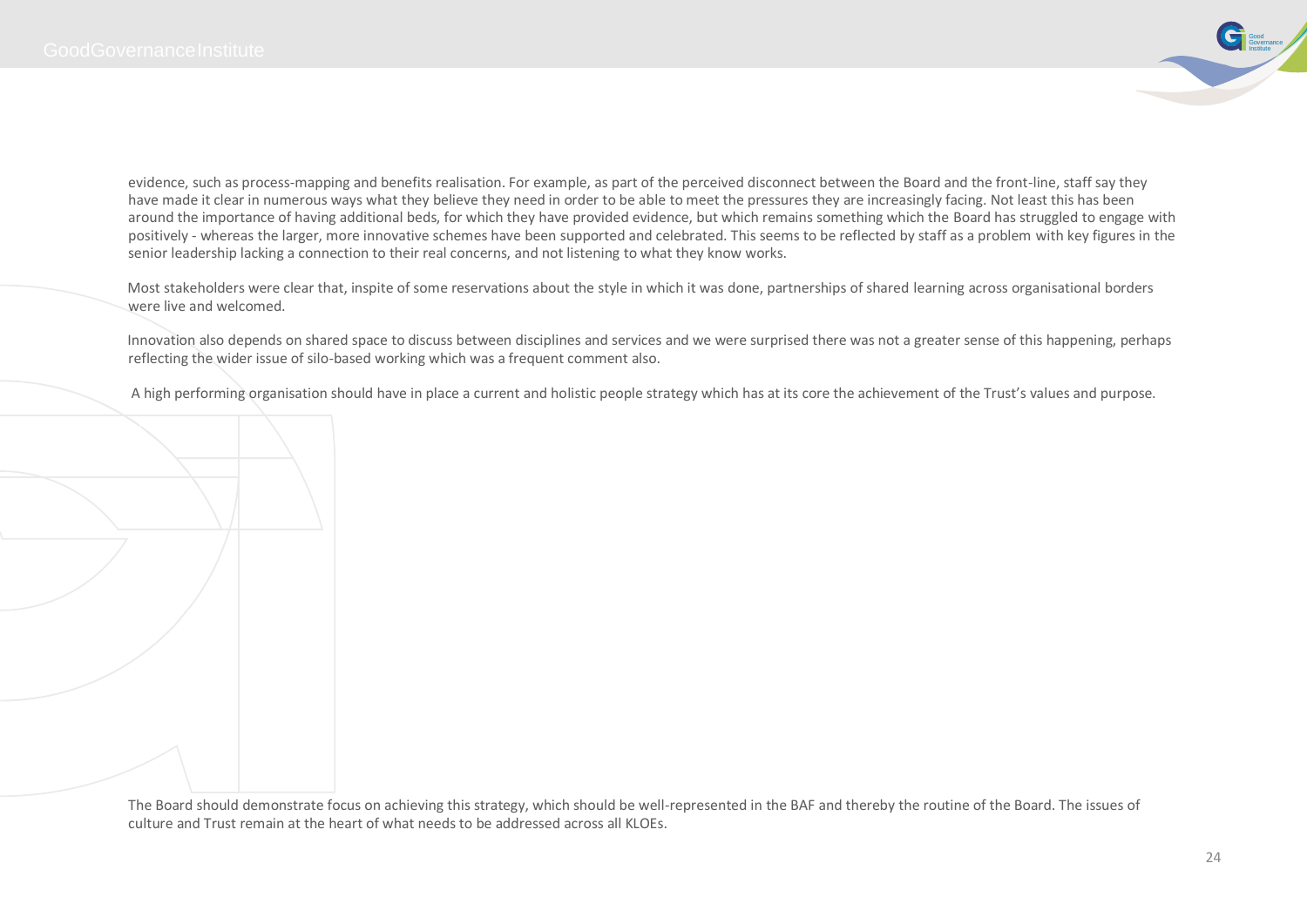

## **Annex II**

#### **Narrative**

This is an edited extract from a set of narratives prepared by GGI for another NHS trust to illustrate the possible style and content which might work for BSMHFT. It has been anonymised.

The two chosen narratives (7 and 8, out of 12) are especially relevant and have been used in that trust to develop a shared understanding before and after a CQC assessment earlier this year.

#### **The Board and risk awareness**

#### **Headline**

The development of quality management has been a well-recognised feature of the Trusts-turn around over the past three years. In 2017, an external review on the Trust's quality assurance structure confirmed progress to date, and next steps. This included significant work to be done around risk.

This work is well underway, and has incorporated:

- Reviewing and updating the Board Assurance Framework (BAF) to ensure a strengthened focus on agreed strategic risks
- The updated BAF is a live and developing document. It has been presented to the Board of directors on a number of recent occasions, and will continue to be regularly reviewed by the Board and the Audit Committee going forward
- A commitment to undertake a detailed review of the controls and assurances included within the BAF, which is being led by the Board Secretary, and is underway
- A comprehensive review of all Trust risk registers
- Delivery of externally facilitated risk training to staff across the organisation
- A commitment to strengthen the assurance function of the Risk and Compliance Group, which will be supported through recommendations set out in an externally delivered governance and well-led improvement plan
- The Audit Committee now reviews all divisional and departmental risk registers on a rotational basis, with the divisional director and corporate director presenting the risk register to the Committee
- A commitment to strengthening the connectivity between the Board and the Trust's risk management system through strengthening the connection between the Corporate Risk Register, the BAF and the work of the Board committees and quality assurance groups, strengthening the line of sight of risks from service delivery to Board

#### **Supporting briefing**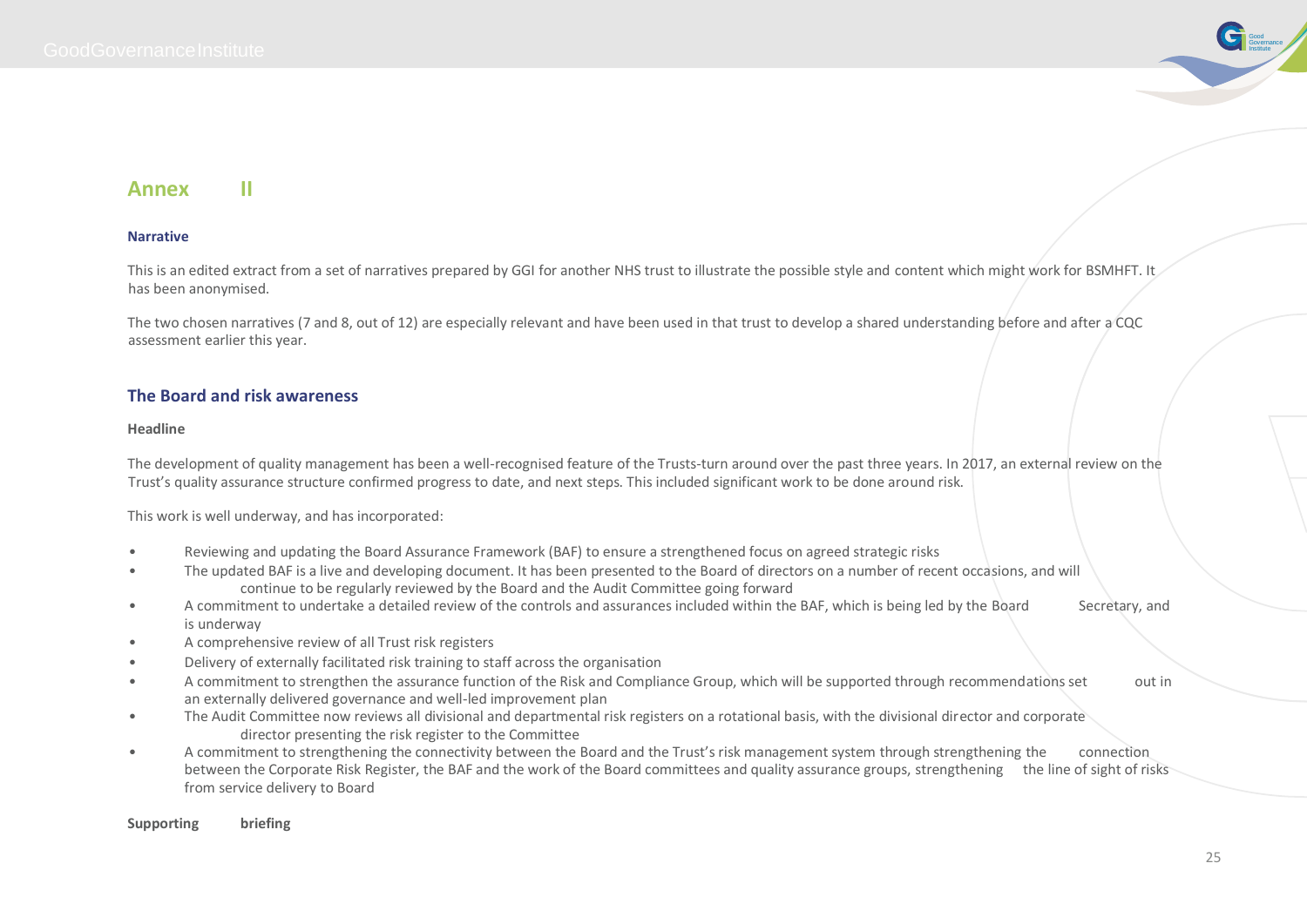

Internal audit reviewed the Trusts assurance system and BAF, identifying the need for better Board focus on the BAF and the risk system in general. The BAF provides a structure, and evidence, that enables the Board to focus on the principal risks that, if realised, would compromise the achievement of its strategic objectives. It provides a focus for the Board on the existing controls that are in place to mitigate the likelihood or impact of an identified risk, as well as the assurances that demonstrate both evidence that the controls are in place, and that they are effective.

As a result of the internal audit review, executive directors reviewed the risks that they were responsible for, and the BAF was updated. Risk descriptions have also been reviewed and updated as appropriate. A number of risks were presented for removal from the BAF at the January 2018 Board meeting, the main reasons being that these had been managed and could therefore be closed, or had been picked up by other risks included within the BAF, and therefore presented repetition. The updated BAF is better focused on strategic level risks, and there is ongoing work to align the BAF with the Trust risk register, where some risks can be better managed.

The Board Secretary owns the management of the BAF, and is well-positioned to ensure that the work of the board committees and assurance groups authentically dovetail into the BAF.

Within the quality management system, the Risk and Compliance Group is now receiving a special focus. Its current programme of work is including a comprehensive review of all risk registers, and externally facilitated risk training has been made available to all Trust staff. The Group has also reviewed the Corporate Risk Register, which is now being presented quarterly to the Trust Executive Committee. In addition, recommendations to strengthen the Risk and Compliance Group will be incorporated in to an externally delivered Governance and Well-led Improvement Plan, due for submission in March 2018.

A review of the corporate risk registers has related these risks to the CQC submissions. Notwithstanding this, the Board recognises the pressing need to improve the application of risk management practice in Corporate. Finance and Estates areas, and to bring it up to a higher standard, represented by the existing standard of clinical quality.

The updated BAF was presented to the Board on a number of occasions, including during a Board seminar in October 2017, and at the November 2017 and January 2018 Trust Board meetings, where the Board reviewed its structure and the level of risk management provided. It will next be presented to the Board at its April 2018 meeting. Board members were asked during the January 2018 Board meeting to satisfy themselves that the controls presented were appropriate and have an appropriate corresponding assurance and, also, to be satisfied that the actions and updates are addressing the gaps in either controls or assurances identified.

Following Board consideration of the above, the next stage in the process of refreshing and further developing the BAF incorporates a detailed review of the controls and assurances, as well as reviewing all risks for the newly incorporated Trust priorities. This work is being undertaken by the Board Secretary.

The importance of a continued focus on strengthening the connectivity between the Board and the Trust's risk management system is recognised. There is a commitment to ensure that the BAF is actively used to identify, monitor, and evaluate risks to the achievement of the Trust's strategic objectives, and, alongside other key management tools, is used as a live document to give the Board a comprehensive view of the organisation's risk profile and confidence in the Trust's risk management system.

The Chief Executive is the executive lead for risk management, and it was recently confirmed that this will be delegated to the Board Secretary going forward. Going forward, the Board Secretary will focus on ensuring there exists a clear link between the Corporate Risk Register, the BAF and the work of the Board committees and quality assurance groups, enabling a clear line of sight of risks from service delivery to Board.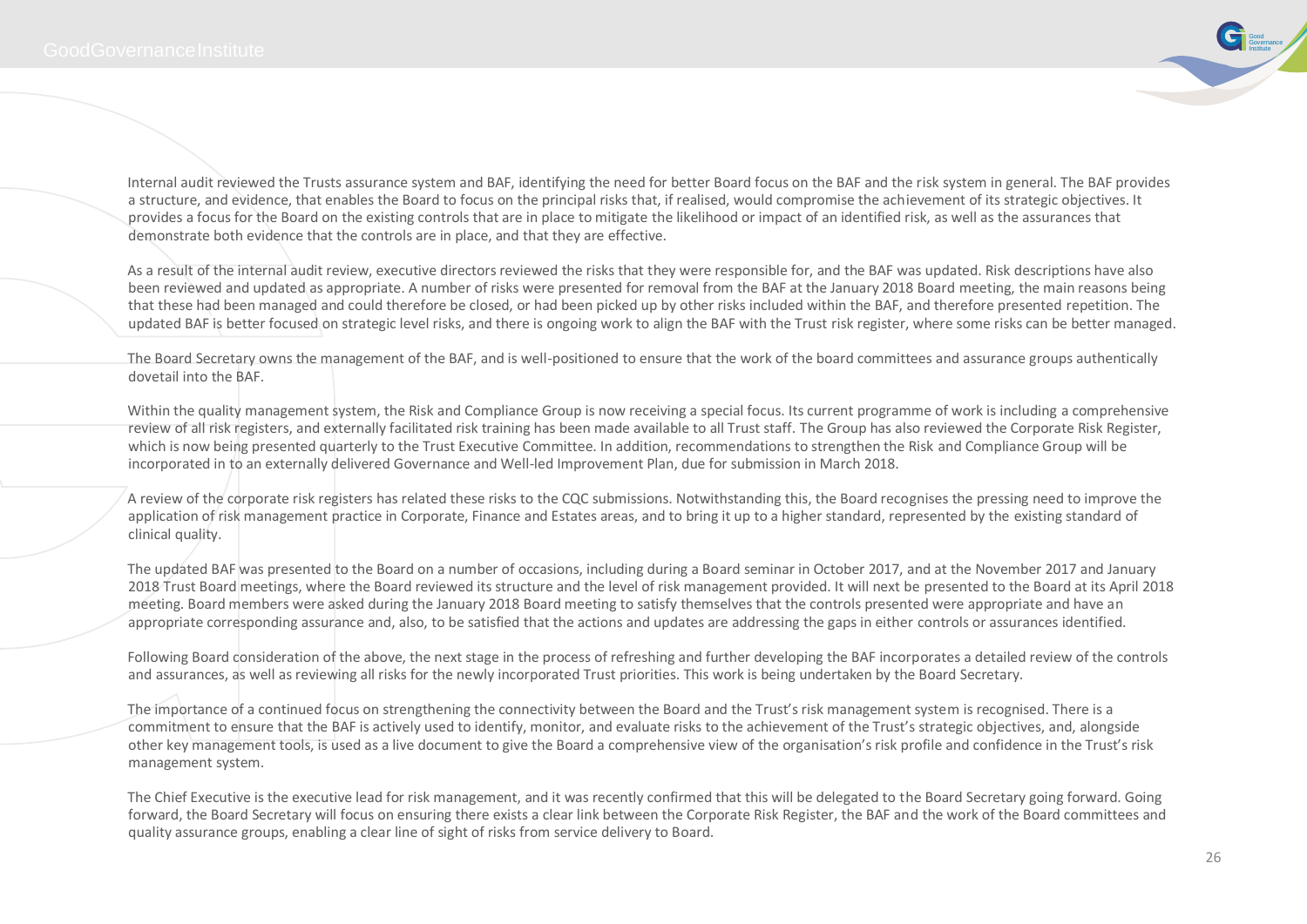

Top risks within the Board Assurance Framework (risk rating: 20)

- Failure to recruit and retain appropriate numbers of permanent staff leads to an inability to deliver the operational plan
- Potential lack of leadership capacity, capability and performance will undermine improvement
- Failure to deliver the Constitutional Standards and other key operational targets will have detrimental consequences, such as impact on patients, reputational loss and contractual fining
- That the Trust was unable to establish and embed the culture to deliver outstanding care
- Failure to deliver the control total
- Commissioner inability to fund activity within the payment by results (PBR) contract

#### **Equality, diversity and inclusion (EDI)**

56% of our workforce are white and 44% BME, which reflects our communities. In our communities, 16% of the population report a disability or long term illness. Just 2% of our staff have declared a disability, whilst less than 1% of our workforce identifies as LGB.

Our vision is to embrace and act on diversity and inclusion through engagement and collaboration with our people. This is fundamental to our priorities to deliver high quality care and become an employer of choice. Our motto, introduced in 2017, is "We are diverse. We are inclusive. We are you".

Our challenge is to improve the experience of our patients and staff with protected characteristics. We acknowledge that through our Workforce Race Equality Standard (WRES) analysis and Staff Survey demographic analysis, different groups report a different quality of experience working in our hospitals across a number of reported areas, and we are committed to ensuring a greater consistency of improved experience, as tested by the Staff Survey and Friends and Family Test. In 2017,we set out the following commitments:

*Delivering high quality care:*

1. Communicating and embedding EDI as enabling our core business to achieve our objectives of Becoming an Employer of Choice and Delivering High Quality Patient Care.

2. Improving leadership and general awareness of EDI including tackling stereotypes. This will include one of our Equality Delivery System (EDS) 2 objectives: tackling stereotypes through raising awareness of unconscious bias and how to manage this in key settings such as shortlisting, interviewing, Performance Reviews.

*Becoming an employer of choice:*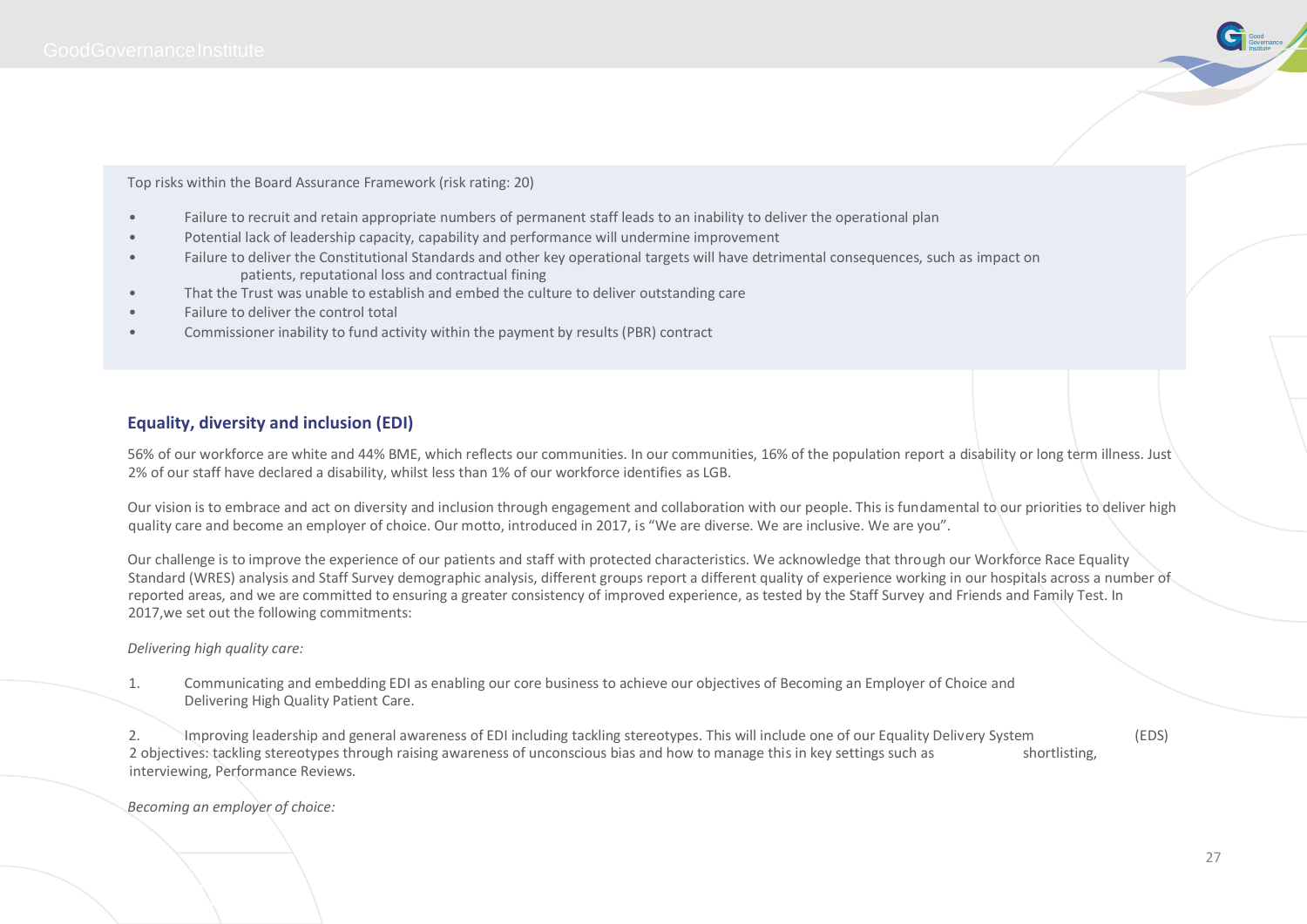

| 1. | Hear the voice of staff who identify as disabled or with a long-term health condition as well as LGBT staff. Self-reporting of these                                                                                                                               |       |     | identifiers are significantly lower than the wider population at 2% and 1% respectively.                              |       |      |  |  |  |  |                                                                            |            |                |
|----|--------------------------------------------------------------------------------------------------------------------------------------------------------------------------------------------------------------------------------------------------------------------|-------|-----|-----------------------------------------------------------------------------------------------------------------------|-------|------|--|--|--|--|----------------------------------------------------------------------------|------------|----------------|
| 2. | Working to improve the recruitment experience and internal opportunities for progression. This will include a specific focus on BME                                                                                                                                |       |     |                                                                                                                       |       |      |  |  |  |  |                                                                            |            | staff,         |
|    | but the intervention will benefit the experience for all.                                                                                                                                                                                                          |       |     |                                                                                                                       |       |      |  |  |  |  |                                                                            |            |                |
| 3. | Working to improve Dignity at Work for all.                                                                                                                                                                                                                        |       |     |                                                                                                                       |       |      |  |  |  |  |                                                                            |            |                |
|    | A series of targeted initiatives to support the achievement of the above were undertaken throughout the year, continuing in to 2018. These included:                                                                                                               |       |     |                                                                                                                       |       |      |  |  |  |  |                                                                            |            |                |
|    | NHS Equality and Diversity Human Rights Week (May 2017): used as an engagement platform, particularly to engage with our LGBT                                                                                                                                      |       |     |                                                                                                                       |       |      |  |  |  |  |                                                                            |            | and            |
|    | disabled staff. A group of staff came together and agreed to be LGBT Leaders for our hospitals. They will ensure LGBT activities and<br>incorporated into the People's Calendar                                                                                    |       |     |                                                                                                                       |       |      |  |  |  |  |                                                                            | events are |                |
|    | Joint conference with another Trust: to provide a collaborative platform to involve and engage people across our organisations                                                                                                                                     |       |     |                                                                                                                       |       |      |  |  |  |  |                                                                            |            |                |
|    | Dignity at work month (July 2017): arranged in response to the 2016 staff survey findings. A key outcome was making dignity at work a<br>in our overall equality, diversity and inclusion actions, and we continue to work with our our Personal, Fair and Diverse |       |     |                                                                                                                       |       |      |  |  |  |  |                                                                            |            | specific theme |
|    | Champions and develop their role as a source of support for staff, as well as cultural change ambassadors                                                                                                                                                          |       |     |                                                                                                                       |       |      |  |  |  |  |                                                                            |            |                |
|    | Black history month (October 2017): to run events appealing to a broad range of tastes to broaden engagement and provide platforms to<br>our approach to equality, diversity and inclusion                                                                         |       |     |                                                                                                                       |       |      |  |  |  |  |                                                                            |            | share          |
|    | Leaders Agreement: launched in November 2017, this sets out the behaviours we expect from all our leaders working across our hospitals and<br>they can expect from our Board                                                                                       |       |     |                                                                                                                       |       |      |  |  |  |  |                                                                            |            | what           |
|    | Peoples Calendar                                                                                                                                                                                                                                                   |       |     | Events: celebrating cultural, religious and spiritual events that are important to our people                         |       |      |  |  |  |  |                                                                            |            |                |
|    | Supporting development and promotion through masterclasses on "Understanding diversity and how to unlock your potential and that of<br>teams"                                                                                                                      |       |     |                                                                                                                       |       |      |  |  |  |  |                                                                            |            | your           |
|    | A<br>managers                                                                                                                                                                                                                                                      | guide | for | supporting                                                                                                            | staff | with |  |  |  |  | disabilities is currently under development in recognition of the 2016 NHS |            |                |
|    | Staff Survey that we                                                                                                                                                                                                                                               |       |     | need to improve the experience of staff with a disability. This will be launched during the NHS EDI week in June 2018 |       |      |  |  |  |  |                                                                            |            |                |

#### **What we are doing to improve the experience of our patients and staff with protected characteristics**

Unfortunately, the results of the 2017 Staff Survey show that we have not seen an improvement in relation to EDI, and we are disappointed to see that when reviewing our staff survey questions in relation to the Workforce Race Equality Standard (WRES), discrimination is reported higher by our BME staff. However, we are committed to addressing this, and have a number of targeted initiatives to support us in doing so in place. Some examples are included below:

#### **Governance**

Our EDI Steering Group is chaired by one of our non-executive directors, which demonstrates a Board leadership commitment to making genuine progress on EDI in a planned way. XXXXX, is the Executive lead for EDI.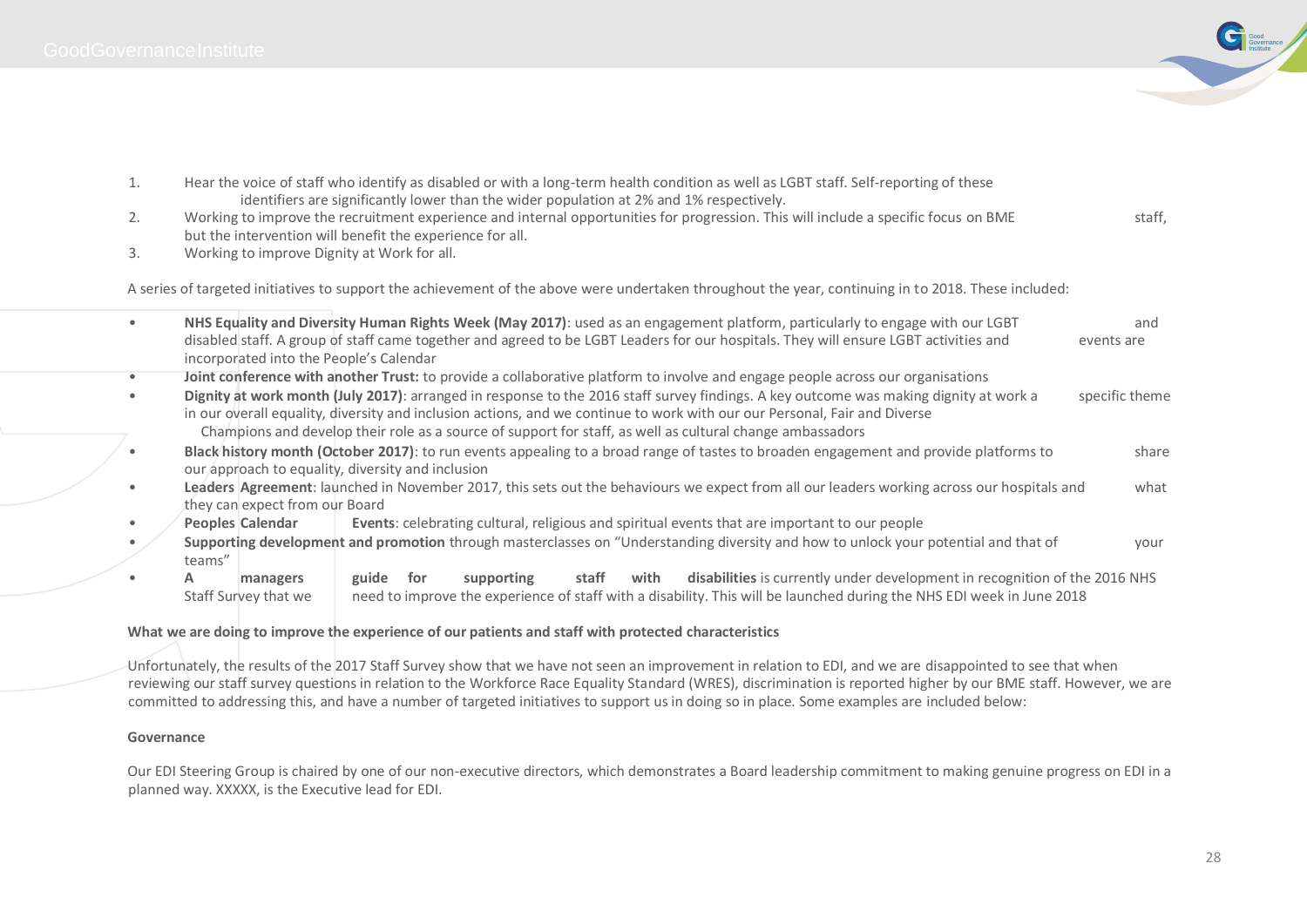

The EDI Steering Group continues to meet regularly to provide assurance on progress, against our WRES is monitored through the Improvement Portfolio Board. The Group now also includes a Patient Partner. We are currently refreshing the steering group and aim to re-launch the group in April 2018.

#### **Recruitment, training and development**

A dominant theme that emerged from open conversations over a number of months is the need to make recruitment more inclusive and support BME staff to progress their careers. To address this, EDI remains a key theme throughout our management programmes. We have also designed and delivered masterclasses on "Understanding diversity and how to unlock your potential and that of your teams".

We have incorporated unconscious bias in to our Personal Performance Review training, and we continue to ensure compliance with the 90% EDI training target.

We have two key projects supported by the Leadership Academy commencing in 2018 to improve BME Staff experience, which we are collectively calling "Improvement through Inclusion":

- **realising and promoting BME talen**t: supported by the Innovation Fund to encourage innovative Talent Management activity and support the sharing of good practice and learning through a community of practice and run a pilot talent management and mentoring programme for BME staff internally
- **making recruitment processes more inclusive**: supported by the Inclusion Lab initiative to identify bespoke local initiatives to improve inclusion through our internal improvement programme

We are delighted that two of our staff have recently been accepted onto the Mary Seacole Programme.

#### **Towards a positive inclusive culture**

We have delivered our new approach to Dignity at Work and are in the process of embedding new practice and developing local support and change champions through our Personal, Fair and Diverse campaign and BME network.

Following our Dignity at Work month, we worked in partnership with Staff Side colleagues and our mediators, and discussed, agreed and have now implemented a new approach to dealing with concerns about inappropriate behaviour in the workplace. This is based on restorative practice and is designed to be more inclusive, less adversarial, quicker, and engaging and positive with outcomes that support sustained behavioural change.

We will repeat our Dignity at Work month this June to continue the momentum, including a focus on freedom to speak up and flexible working.

We have also committed to all staff having a consistently good induction and being informed of initiatives relevant to them e.g. the BME Network, LGBT Leaders. We currently have a programme in place to improve the on-boarding experience with the aim of creating standards so all new starters get a fair and inclusive experience.

#### **Improving disabled staff experience**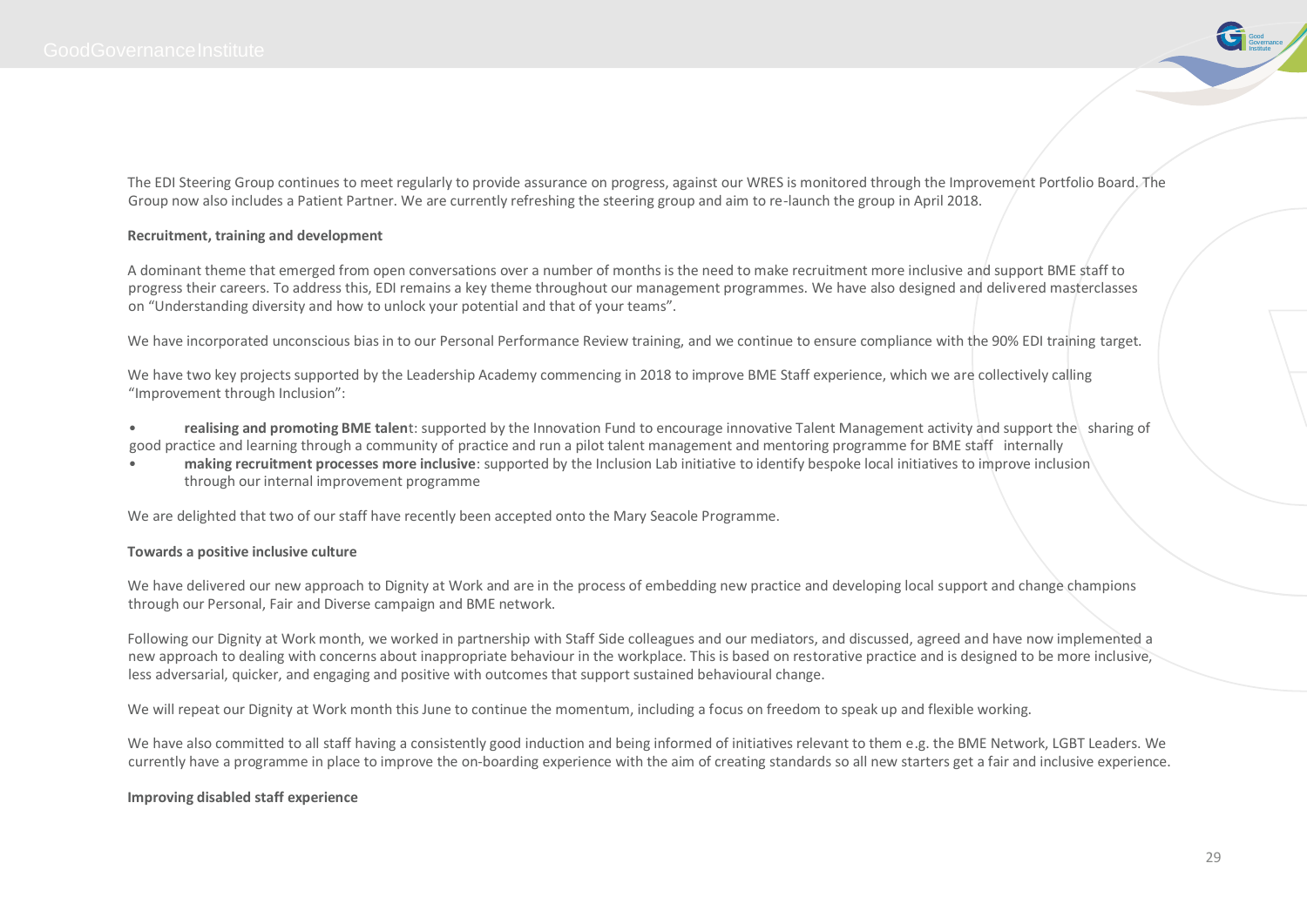

During Dignity at Work month we heard more stories about how we can support our disabled staff and those with long term conditions. We are finalising a Managers guide for supporting these staff, working with our Personal Fair and Diverse Champions to ensure this reflects and responds to specific staff experience. The Guide will be launched at our next Dignity at Work month in June 2018. In addition, Our Champions have already been introduced to our new Dignity at Work approach. Divisions have been introduced to their Champions and our next step is to create a proactive group driving positive change based on the Community of Practice model. We will engage with the Champions on action planning in response to our 2017 NHS Staff Survey findings.

#### **Our patients**

Our Patient Experience Strategy enables and empowers staff to put the patient experience at the heart of all we do. We recognise the moral and ethical case for a health system that considers what matters to individuals, respecting diversity and thereby being more inclusive.

Our patient partners remain central to what we do. We continue to work collaboratively with Patient Partners to ensure their perspective is understood and acted on to improve services, and are growing the number of Patient Partners. In addition, we are able to understand patient experience through the Friends and Family Test. A particular drive is to ensure response rates are high and to regularly share findings with services areas. We also have a number of groups that regularly meet who have responsibility for ensuring improvements in access to services for specific groups e.g. Deaf Patient Access Group, Visually Impaired Patient Access Group, Learning Disabilities Group.

Our Accessible Information Standard (AIS) Task and Finish Group continues to meet, ensuring the health needs of people with communication needs are considered and appropriate adjustments made.

We have a strategic Patient Partnership Council (PCC) with patient partners who lead their own workstreams within the Trust. Each patient partner is aligned to a Division, and is part of the make-up of that Division. In addition, we have operational patient partners on many groups, committees and workstreams across the Trust.

#### **Concluding remarks**

2018 has seen us commit to delivering some great initiatives designed to deliver real "improvement through inclusion". We hope the actions and learning from these will demonstrate how we can deliver real change to improve the experience of all our people and support our objectives to engage our people for high performance and become an employer of choice.